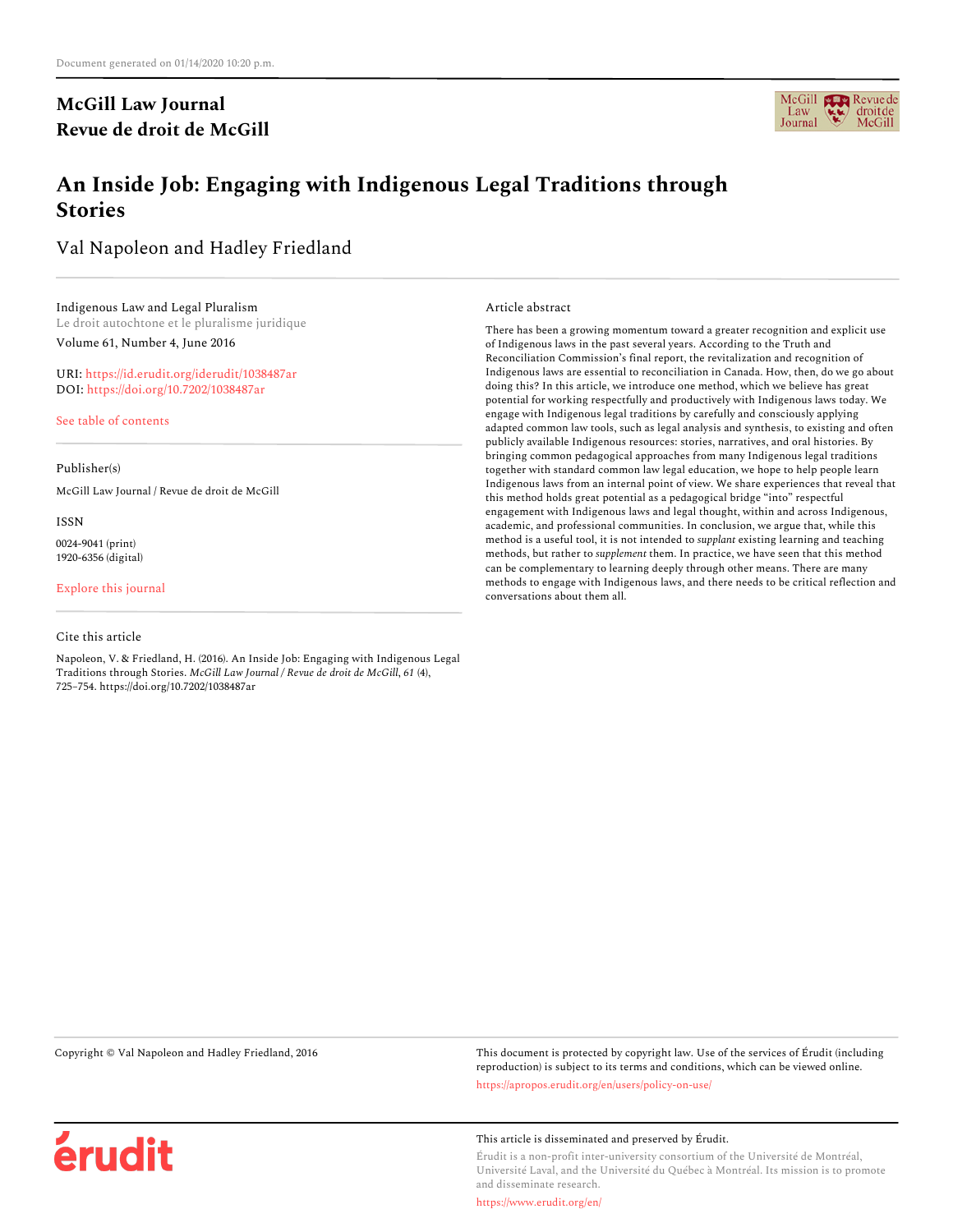# AN INSIDE JOB: ENGAGING WITH INDIGENOUS LEGAL TRADITIONS THROUGH STORIES

# Val Napoleon and Hadley Friedland\*

There has been a growing momentum toward a greater recognition and explicit use of Indigenous laws in the past several years. According to the Truth and Reconciliation Commission's final report, the revitalization and recognition of Indigenous laws are essential to reconciliation in Canada. How, then, do we go about doing this? In this article, we introduce one method, which we believe has great potential for working respectfully and productively with Indigenous laws today. We engage with Indigenous legal traditions by carefully and consciously applying adapted common law tools, such as legal analysis and synthesis, to existing and often publicly available Indigenous resources: stories, narratives, and oral histories. By bringing common pedagogical approaches from many Indigenous legal traditions together with standard common law legal education, we hope to help people learn Indigenous laws from an internal point of view. We share experiences that reveal that this method holds great potential as a pedagogical bridge "into" respectful engagement with Indigenous laws and legal thought, within and across Indigenous, academic, and professional communities. In conclusion, we argue that, while this method is a useful tool, it is not intended to *supplant* existing learning and teaching methods, but rather to *supplement* them. In practice, we have seen that this method can be complementary to learning deeply through other means. There are many methods to engage with Indigenous laws, and there needs to be critical reflection and conversations about them all.

 $\overline{a}$ 

Depuis plusieurs années, on assiste à un enthousiasme croissant en faveur d'une plus grande reconnaissance des lois autochtones et d'un recours explicite à celles-ci. Selon le rapport final de la Commission de vérité et réconciliation, la revitalisation et la reconnaissance des lois autochtones sont essentielles à la réconciliation au Canada. Comment, alors, allons-nous nous faire cela? Dans cet article, nous présentons une méthode qui, selon nous, promet de travailler respectueusement et de façon productive avec les lois autochtones. Nous abordons les traditions juridiques autochtones en appliquant soigneusement et consciemment des outils adaptés de la common law, tels que l'étude de cas et l'analyse juridique, aux ressources autochtones existantes, qui sont souvent publiques : des histoires, des récits et des traditions orales. En rassemblant des méthodes pédagogiques communes à de nombreuses traditions juridiques autochtones et des méthodes d'éducation juridique classiques de common law nous espérons aider l'apprentissage des lois autochtones d'un point de vue interne. Nous partageons des expériences qui démontrent le grand potentiel de cette méthode et son rôle de pont pédagogique « vers » une discussion respectueuse au sujet des lois et de la pensée juridique autochtone au sein et entre les communautés autochtones, universitaires et professionnelles. Bien que nous croyions que cette méthode constitue un outil utile, nous argumentons en conclusion qu'elle ne vise pas à *remplacer* les méthodes d'apprentissages et d'enseignement existantes, mais vise plutôt à les *compléter*. En pratique, nous avons vu que cette méthode est complémentaire dans la mesure qu'elle permet un apprentissage plus profond par d'autres moyens. Il existe, plusieurs méthodes permettant d'aborder les lois autochtones, de même que les conversations et la réflexion critique à leur sujet.

© Val Napoleon and Hadley Friedland 2016

Citation: (2016) 61:4 McGill LJ 725 — Référence : (2016) 61:4 RD McGill 725

Val Napoleon, LLB, PhD (law), is the Law Foundation Chair of Aboriginal Justice and Governance and the Director of the Indigenous Law Research Unit at the Faculty of Law, University of Victoria. Hadley Friedland, LLB, LLM, PhD, was Research Director of the Indigenous Law Research Unit from 2012 to 2016. She is currently a Visiting Assistant Professor at the Faculty of Law, University of Alberta.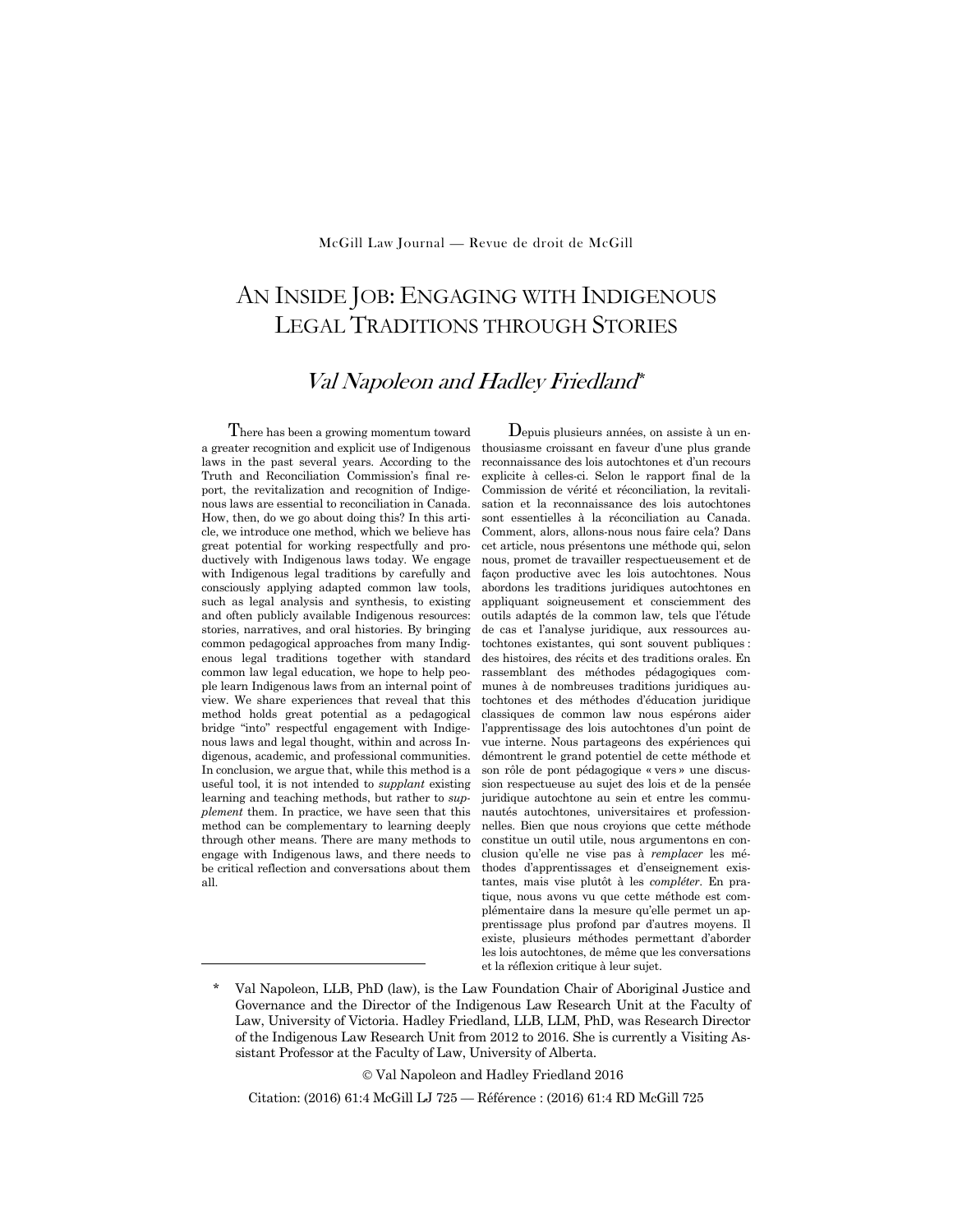726 (2016) 61:4 MCGILL LAW JOURNAL —REVUE DE DROIT DE MCGILL

 $\overline{\phantom{0}}$ 

<u> 1989 - Johann Barn, mars ann an t-Amhain Aonaich an t-Aonaich an t-Aonaich an t-Aonaich an t-Aonaich an t-Aon</u>

| Introduction                                        |                                                                                                                                                                           | 727  |
|-----------------------------------------------------|---------------------------------------------------------------------------------------------------------------------------------------------------------------------------|------|
| I.                                                  | Creating Space for Indigenous Legal Traditions:<br><b>Building Momentum in Canada</b>                                                                                     | 729  |
| П.                                                  | Stories as Tools for Thinking in Indigenous Societies                                                                                                                     | 735  |
| Ш.                                                  | Legal Scholarship: Moving from a Philosophical<br>Treatment of Indigenous Laws to a Practical, Problem-<br><b>Solving Level</b>                                           | 739  |
| $\mathbf{IV}_{\text{-}}$                            | Bringing Home the Method: Using Law School Tools<br>to Learn Indigenous Laws from an Internal Point of View                                                               | 741  |
| V.                                                  | The Fort St. John Workshop: An Example of Respectfully<br><b>Engaging with Indigenous Legal Traditions across</b><br><b>Communities through Legal Analysis of Stories</b> | 749  |
| <b>Conclusion: An Invitation to Full Engagement</b> |                                                                                                                                                                           | 7.52 |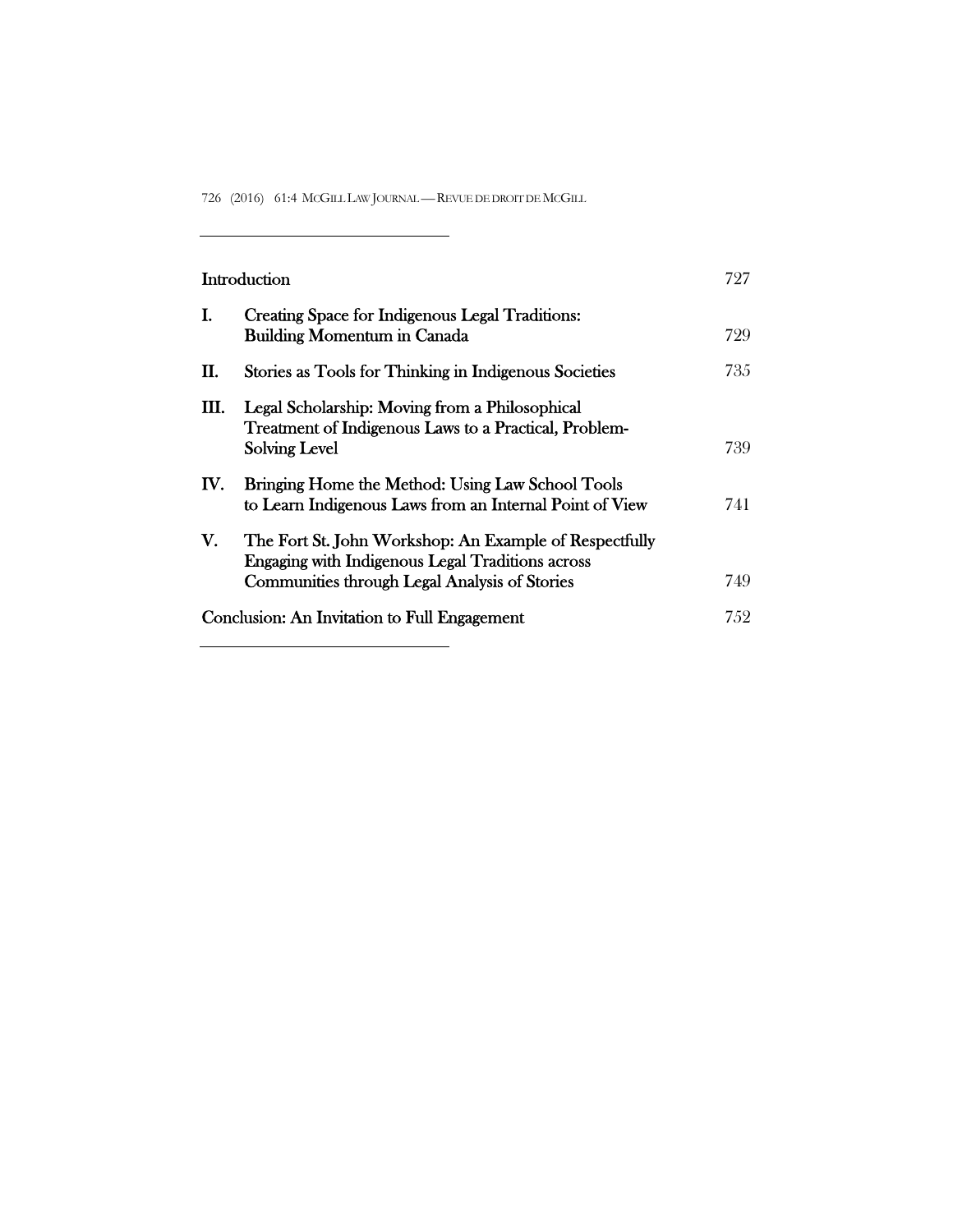It used to be that every family with a living grandfather or grandmother possessed a storyteller from another time. The duty of storytellers was to tell stories every day. That is why Dene tradition is so complete, as far back as the days when [Naá]cho—giant now-extinct animals—roamed the world. Since it's difficult to keep track of things if you try to tell a long story from one day to the next, each day's story was complete in itself. These short tales, put together, made up complete stories.<sup>1</sup>

#### **Introduction**

 $\overline{a}$ 

 Many Indigenous and non-Indigenous scholars have effectively resisted the seemingly unstoppable and annihilating colonialism that has attempted to stamp out even the possibility of imagining Indigenous legal thought. We appreciate those scholars who have examined and challenged the relationship between Canadian state law and Indigenous legal traditions, and who have developed theoretical frameworks within which new or renewed relationships of mutual respect are possible between Indigenous and non-Indigenous peoples.<sup>2</sup> We appreciate the groundbreaking philosophical and descriptive treatments of Indigenous legal traditions in some of this scholarship.3

 Now we want more. It is time. It is essential for the present and future health of Indigenous societies that we keep moving. Indigenous legal traditions are fundamentally about Indigenous citizenry, self-determination, and governance. They contain the intellectual resources and tools for public reason and deliberation that are essential for addressing both the internal and external challenges that Indigenous communities face today. These challenges are varied, involving questions of authority and legitimacy, community safety, and lands and resources. Interest in serious and systematic engagement with Indigenous legal traditions is building in Canada across professional, academic, and Indigenous communities. If this movement is going to be sustained and cultivated, we need shared frameworks for engaging with Indigenous legal traditions within and across Indigenous, professional, and academic fields. The international and domestic discourse of Indigenous self-determination is in need of critical and grounded scholarship on Indigenous legal traditions—

<sup>1</sup> George Blondin, *When the World Was New: Stories of the Sahtú Dene* (Yellowknife: Outcrop, 1990) at i.

<sup>2</sup> See generally the works of scholars such as Emily Snyder, James Tully, Jeremy Webber, Catherine Bell, Nigel Bankes, Kent McNeil, Andrée Boisselle, and Patrick Macklem. Of course, the danger of listing only some scholars is that many others are missed.

<sup>3</sup> See generally the works of Tracey Lindberg, John Borrows, Gordon Christie, Antonio Peña Jumpa, Darlene Johnston, Chuma Himonga, Johnny Mack, Robert A Williams Jr, Larry Chartrand, Christine Zuni Cruz, Sákéj Henderson, and Matthew LM Fletcher. Again, this is not a comprehensive list.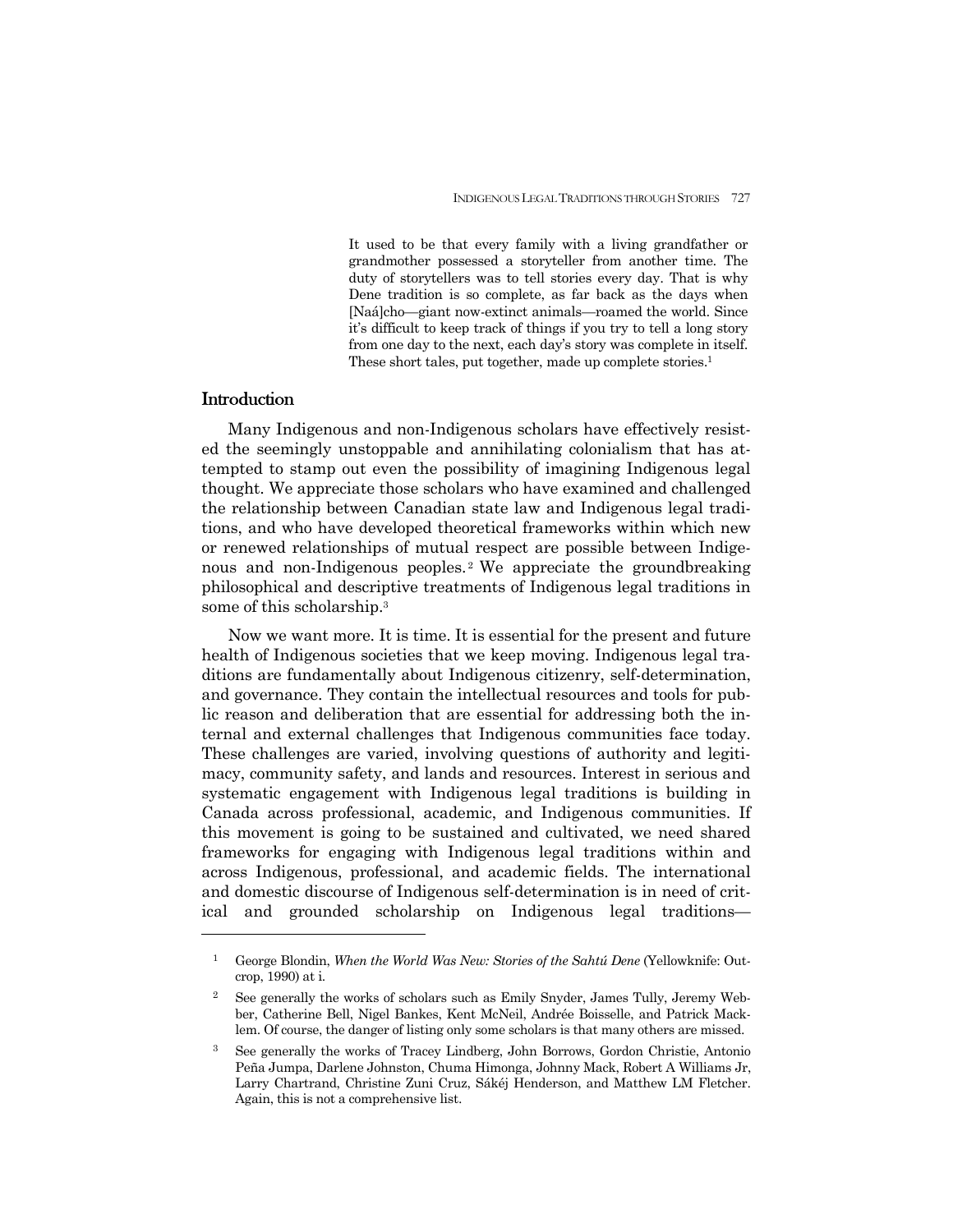comprehensive traditions that are inclusive of "deeply rooted, historically conditioned attitudes about the nature of law, about the role of law in the society and the polity, about the proper organization and operation of a legal system, and about the way law is or should be made, applied, studied, perfected, and taught."4

 Indigenous law, like other aspects of Indigenous peoples' lives, has been impacted by colonization. At the Truth and Reconciliation Commission's Knowledge Keepers Forum in 2014, Mi'kmaq scholar and elder, Stephen Augustine, explained the Mi'kmaq concept for "making things right", a wise and insightful way to conceptualize changes in Indigenous law. He provided a metaphor of an overturned canoe in the river. He said:

> We'll make the canoe right and ... keep it in water so it does not bump on rocks or hit the shore. ... [When we tip a canoe] we may lose some of our possessions. ... Eventually we will regain our possessions [but] they will not be the same as the old ones.<sup>5</sup>

Metaphorically, we are regaining our possessions and, in this article, we set out one method for doing this. Our Indigenous legal research method brings common pedagogical methods from many Indigenous legal traditions (oral histories, narratives, and stories) together with standard common law legal education (legal analysis and synthesis). This method is one simple, teachable, and transparent way of engaging with Indigenous laws within and across communities, and within and across legal orders. From our experience with Indigenous communities across Canada, we see its foundational potential for the kind of robust and respectful engagement needed to work critically and usefully with Indigenous legal traditions today—thereby bringing them into their "rightful place among the world's dispute resolution systems" in the future.6

<sup>4</sup> John Henry Merryman, *The Civil Law Tradition: An Introduction to the Legal Systems of Western Europe and Latin America*, 2nd ed (Stanford: Stanford University Press, 1985) at 2.

<sup>5</sup> Truth and Reconciliation Commission of Canada, *Honouring the Truth, Reconciling for the Future: Summary of the Final Report of the Truth and Reconciliation Commission of Canada* (Winnipeg: TRC, 2015) at 206, online: <www.trc.ca/websites/ trcinstitution/File/2015/Honouring\_the\_Truth\_Reconciling\_for\_the\_Future\_July\_23\_ 2015.pdf> [TRC, *Summary*].

<sup>6</sup> Raymond D Austin, *Navajo Courts and Navajo Common Law: A Tradition of Tribal Self-Governance* (Minneapolis: University of Minnesota Press, 2009) at xv (pointing out that this aspiration is one goal for establishing a solid foundation for the Navajo courts).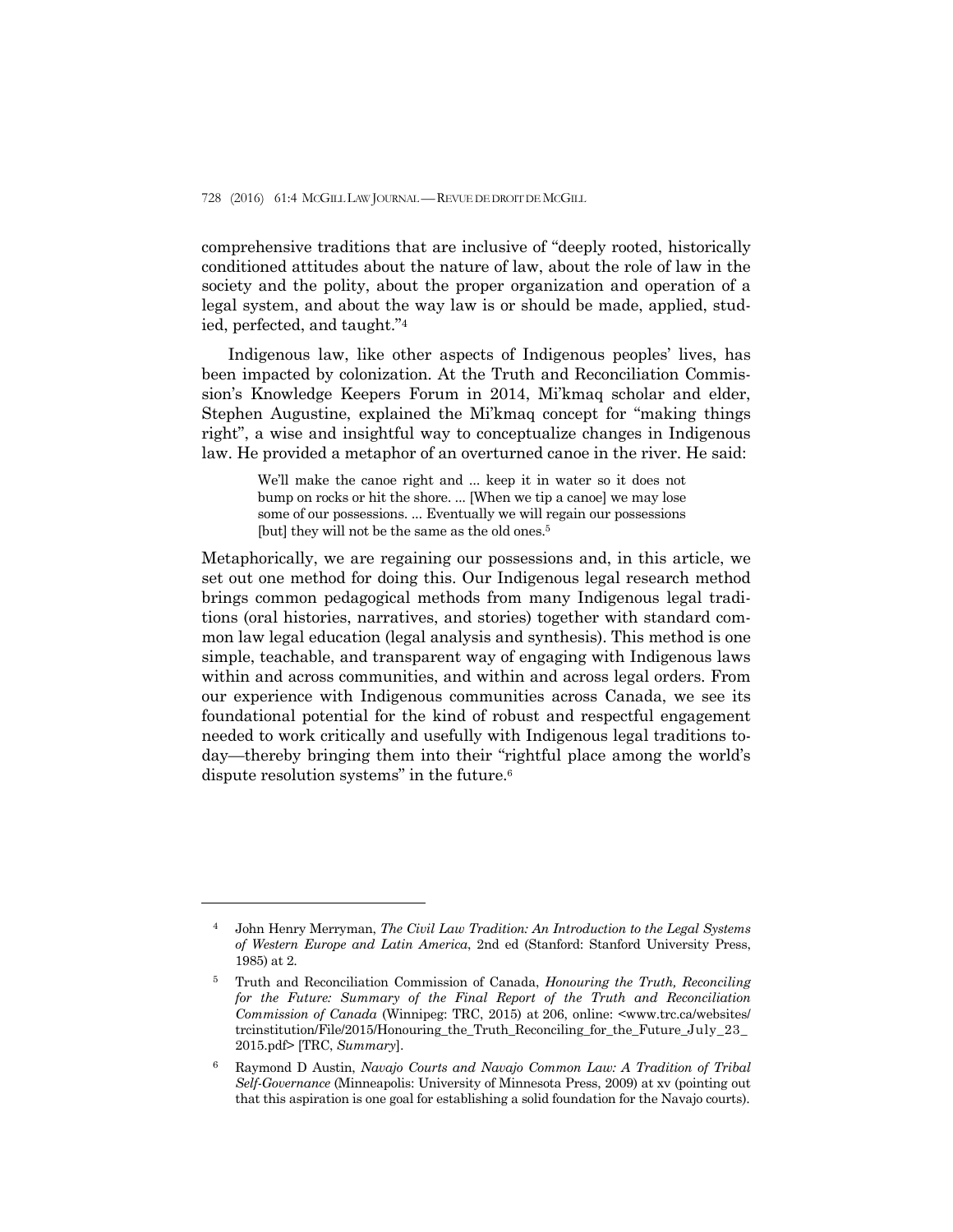## I. Creating Space for Indigenous Legal Traditions: Building Momentum in Canada

Of course there are real issues at stake—jurisdiction, economic development opportunities, federal funding, but these things are not necessarily assured even if tribes mirror external law. The idea of creating law that is uniquely our own, based on our values should encourage dialogue, ignite debate, and be tested and explored in practice. I believe the threat to our cultural survival as distinct [I]ndigenous people is real, and we have survived in the face of this threat, but we must do what we can when we see the opportunity to reinforce our way of life.<sup>7</sup>

 The Truth and Reconciliation Commission of Canada (TRC) released its final report on 2 June 2015. The report contains ninety-four calls to action, including specific measures to support the recognition, revitalization, and implementation of Indigenous legal traditions.8 For example, the TRC calls on the federal government to recognize and implement "Aboriginal justice systems",9 to integrate Indigenous laws into treaty and land claim negotiation and implementation processes,10 and to establish "Indigenous law institutes for the development, use, and understanding of Indigenous laws."11 Law schools are encouraged to create mandatory courses that include Indigenous laws,12 whereas law societies are summoned to ensure that lawyers receive training in Indigenous laws.13 In the *Summary of the Final Report*, the TRC strongly advocates for Indigenous peoples to have greater control over their own laws and legal mechanisms:

> Aboriginal peoples must be recognized as possessing the responsibility, authority, and capability to address their disagreements by making laws within their communities. This is necessary to facilitating truth and reconciliation within Aboriginal societies.14

- <sup>11</sup> *Ibid*, no 50.
- <sup>12</sup> *Ibid*, no 28.
- <sup>13</sup> *Ibid*, no 27.
- 14 TRC, *Summary*, *supra* note 5 at 205.

<sup>7</sup> Christine Zuni Cruz, "Tribal Law as Indigenous Social Reality and Separate Consciousness: [Re]Incorporating Customs and Traditions into Tribal Law" (2000) 1 Tribal LJ 1 at the end of Part V ("Of Cultural Integrity and Self-Determination"), online: <lawschool.unm.edu/tlj/tribal-law-journal/articles/volume\_1/zuni\_cruz/index.php>.

<sup>8</sup> See Truth and Reconciliation Commission of Canada, *Truth and Reconciliation Commission of Canada: Calls to Action* (Winnipeg: TRC, 2015), online: <www.trc.ca/ websites/trcinstitution/File/2015/Findings/Calls\_to\_Action\_English2.pdf> [TRC, *Calls to Action*].

<sup>9</sup> *Ibid*, no 42.

<sup>10</sup> *Ibid*, no 45(iv).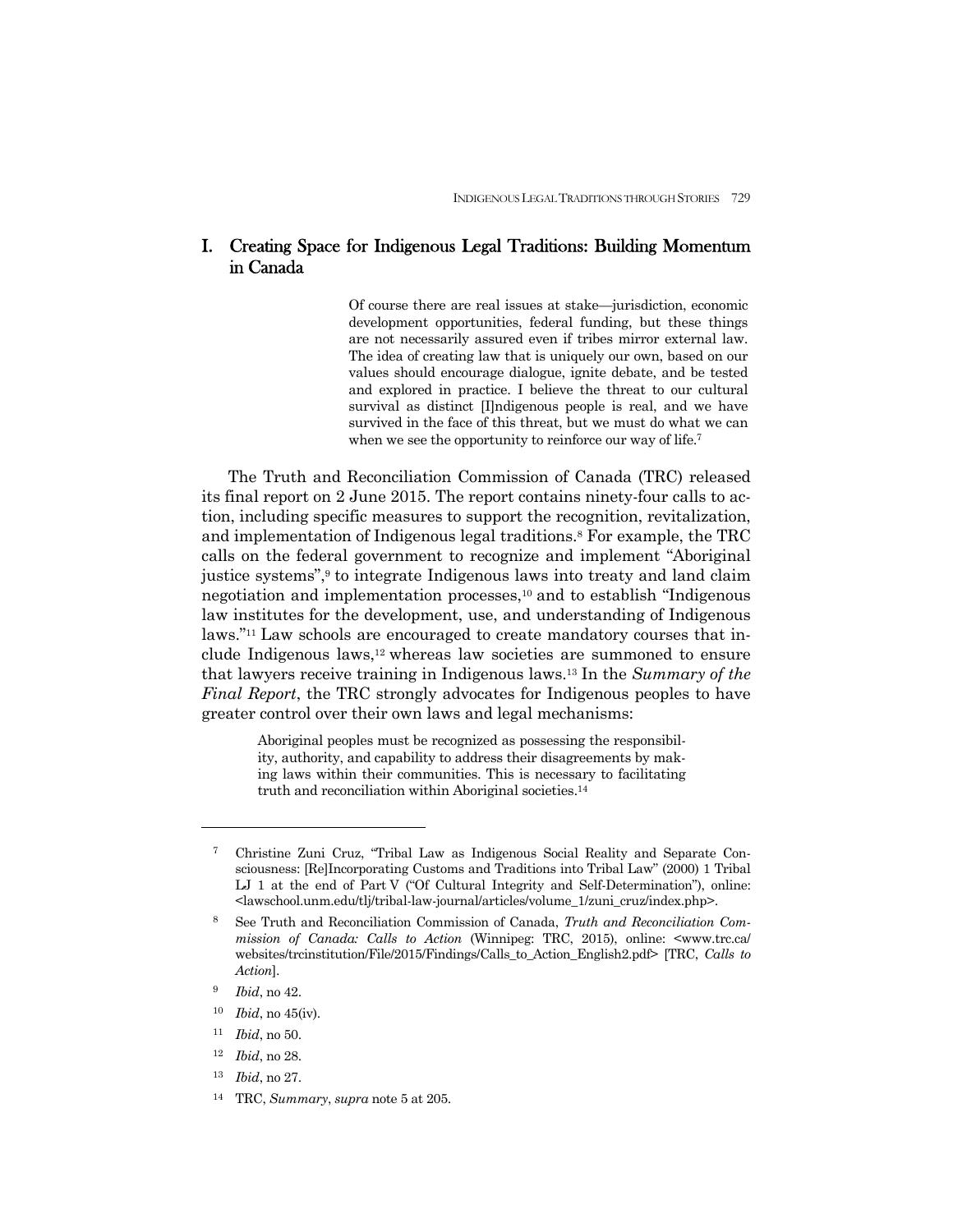According to the TRC, "the revitalization and application of Indigenous law" would not only benefit Aboriginal communities, but also improve relations between Aboriginal peoples and governments, "and the nation as a whole."15 To achieve such reconciliation, "Aboriginal peoples must be able to recover, learn, and practise their own, distinct, legal traditions."16 These far-reaching calls to action concerning the greater recognition and implementation of Indigenous laws in Canada are, to the best of our knowledge, the first time a major government-funded report has used the terminology of Indigenous laws. The report calls on not only governments, but also the legal profession and legal academy to contribute to revitalizing Indigenous laws.

 Even prior to the TRC's compelling calls to action, there has been a growing momentum toward a greater recognition and public use of Indigenous legal traditions in Canada. We see this momentous change occurring within and across academic, legal, professional, and Indigenous communities. For example, the Canadian Bar Association recently passed a resolution "to recognize and advance Indigenous legal traditions in Canada."17 This resolution was followed closely by a national Aboriginal Law conference entitled, *Working with and within Indigenous Legal Traditions*, which examined how lawyers are currently engaging with Indigenous laws in legal practice.18 At the Continuing Legal Education Society of British Columbia conference, *Indigenous Legal Orders and the Common Law*, former Chief Justice of the British Columbia Court of Appeal, Lance S.G. Finch, stated that, since Canadian courts have recognized preexisting Indigenous legal orders, it is no longer possible to ignore Indigenous legal perspectives in Canadian legal decision making. Among other suggestions, he recommended that every Canadian law school have a course focusing not only on Aboriginal law (i.e., Canadian state law about Aboriginal issues), but also on actual Indigenous laws.19 More recently, Indigenous law has featured in a range of legal educational activities for

<sup>15</sup> *Ibid*.

<sup>16</sup> *Ibid*.

<sup>17</sup> Canadian Bar Association, Resolution 13-03-M (carried by the Council of the Canadian Bar Association at the Mid-Winter Meeting, Mont-Tremblant, Que, 16–17 February 2013), online: <www.cba.org/Our-Work/Resolutions/Resolutions/2013/Indigenous-Legal-Traditions>.

<sup>18</sup> For a description of the conference, see Canadian Bar Association, 2013 National Aboriginal Law Conference, *Working with and within Indigenous Legal Traditions* (Victoria, BC, 11–12 April 2013), online: <cbapd.org/details\_en.aspx?id=na\_abl13>.

<sup>&</sup>lt;sup>19</sup> For a description of the conference, see Continuing Legal Education Society of British Columbia, *Indigenous Legal Orders and the Common Law* (Vancouver, BC, 15–16 November 2012), online: <www.cle.bc.ca/onlinestore/productdetails.aspx?cid=648>.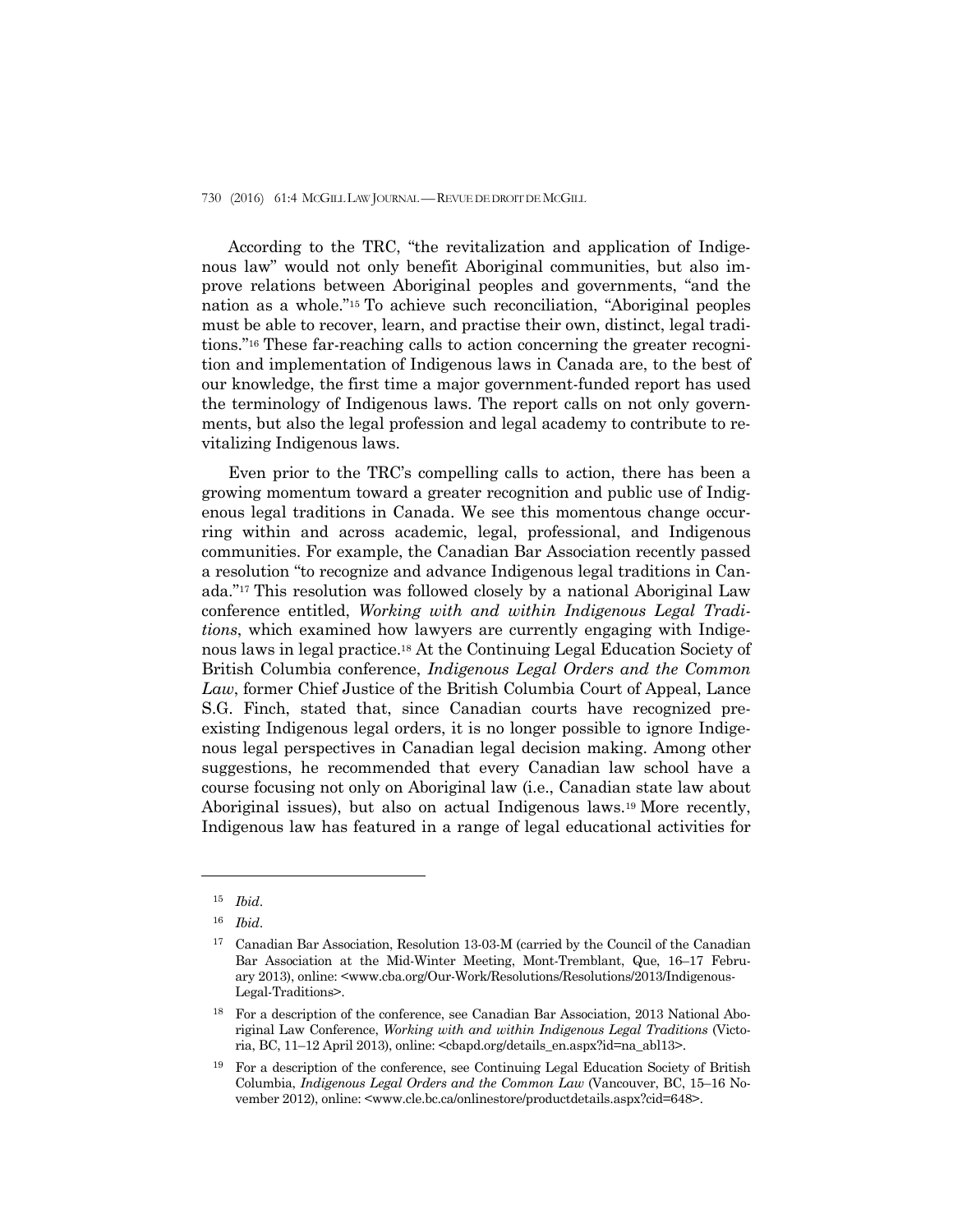Canadian judges, law faculties, and government sectors.20 Perhaps most significantly, Chief Justice Beverley McLachlin has called for "all members of the judiciary" to have access to education and materials about Indigenous legal traditions.21 The Chief Justice framed her call as a critical, national "access to justice" measure, which must necessarily mean having concepts of Indigenous justice and the legal processes of achieving justice at the "Canadian justice table".22

 There have been extensive efforts to include Indigenous legal traditions within law schools across Canada. Perhaps the most innovative and ambitious is the proposed development of a joint common law and Indigenous law degree at the University of Victoria. Initially conceived in 2005 by John Borrows, following his study of Indigenous legal traditions,23 this professional dual degree program will be the first of its kind in the world. The University of Victoria has offered three summer programs devoted to Indigenous legal studies, the first in 2005, the second in 2009, and the third in May 2016. Beyond this, courses specifically focused on Indigenous legal traditions are now offered in many other North American law schools, including the University of British Columbia, McGill University, the University of Ottawa, Lakehead University, Osgoode Hall, and the University of New Mexico School of Law.24

 There is also exciting collaborative research and work being done within and across professional, academic, and Indigenous communities. For example, from January 2012 to July 2014, the authors collaborated with the TRC and the Indigenous Bar Association on the "Accessing Justice and Reconciliation Project," a major research initiative funded by the

<sup>&</sup>lt;sup>20</sup> For example, the 2015 annual conference of the Canadian Institute for the Administration of Justice held in Saskatoon focused on Indigenous legal traditions; the National Judicial Institute's upcoming 2017 symposium will feature Indigenous legal perspectives; and Indigenous law sessions have been organized at several law faculties, including at the University of Windsor, McGill University, and the University of Ottawa.

<sup>21</sup> Chief Justice Beverley McLachlin, Keynote Address (delivered at the Canadian Institute for the Administration of Justice 2015 Annual Conference, *Aboriginal Peoples and Law: "We Are All Here to Stay"*, Saskatoon, 16 October 2015) [unpublished].

<sup>22</sup> *Ibid*.

<sup>23</sup> See John Borrows & Law Commission of Canada, *Justice Within: Indigenous Legal Traditions*, DVD (Ottawa: Law Commission of Canada, 2006) [*Justice Within*]. See also John Borrows, "Creating an Indigenous Legal Community" (2005) 50:1 McGill LJ 153 at 171.

<sup>&</sup>lt;sup>24</sup> Some of the law professors offering these focused courses include Val Napoleon, one of the authors, at the University of Victoria; Gordon Christie and Darlene Johnston at the University of British Columbia; Larry Chartrand, Tracey Lindberg, Darren O'Toole, and Sarah Morales at the University of Ottawa; Andrée Boisselle at Osgoode Hall; Kirsten Anker at McGill University; John Borrows at the University of Victoria; and Christine Zuni Cruz at the University of New Mexico.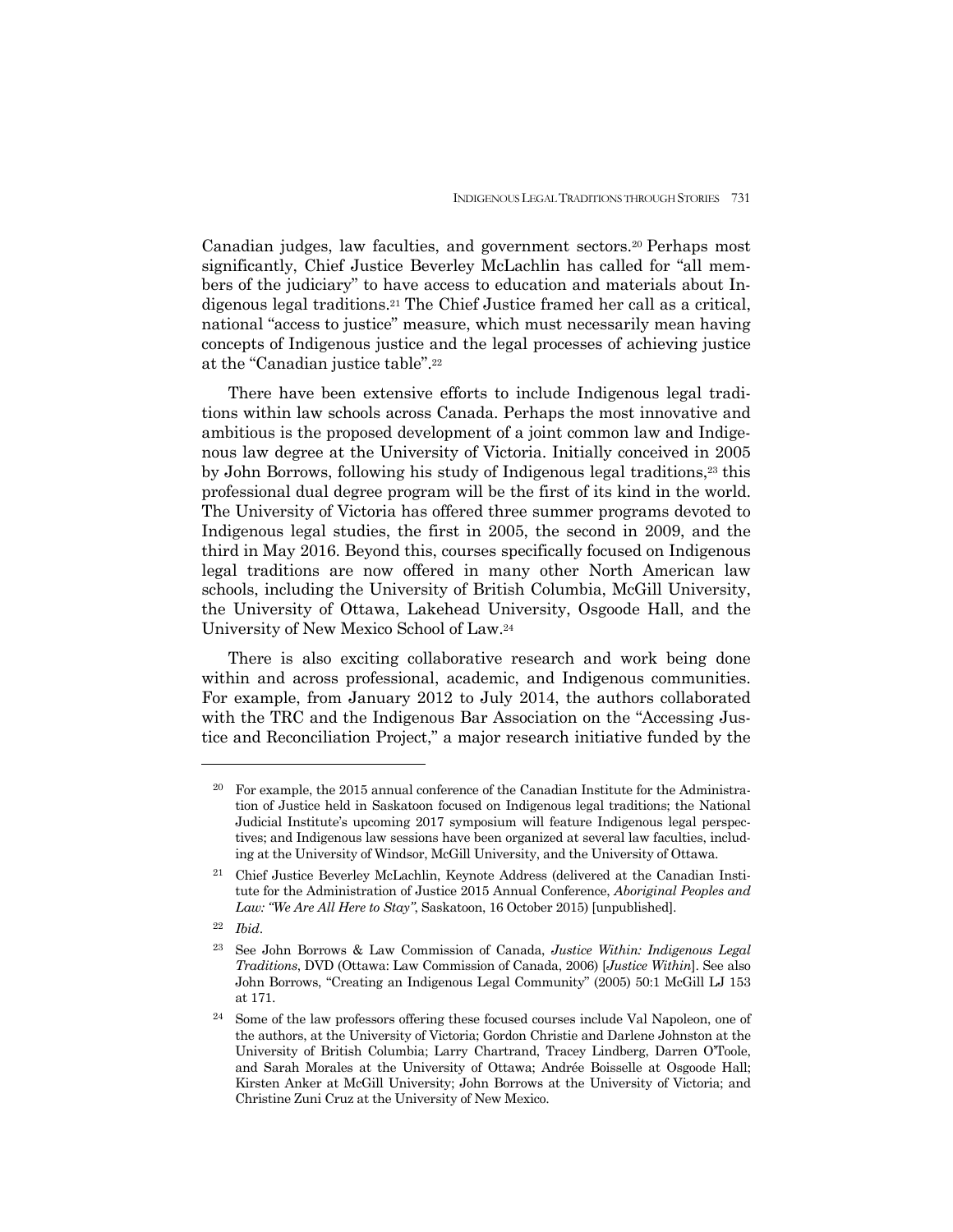Ontario Law Foundation.25 In this groundbreaking project, we partnered with seven Indigenous communities across six distinct Indigenous legal traditions. The focus of this initiative was the identification of legal responses and resolutions to harms and conflicts within Indigenous societies.26

 We are continuing to partner with a number of other Indigenous communities to research other areas of law, such as civil procedure, lands and resources, marine management, adjudication, justice, family law, and water law. At the request of Indigenous communities, we have also delivered many workshops on engaging with Indigenous legal traditions and developing research initiatives.<sup>27</sup> Over the past several years, there have been numerous national conferences and symposia in Canada and elsewhere to explore various Indigenous law themes and concerns.

 This burgeoning interest in and momentum around seriously engaging with Indigenous legal traditions raises questions about how this current momentum might be continued and constructively built on. How do

<sup>25</sup> See Indigenous Law Research Unit, University of Victoria, Indigenous Bar Association & Truth and Reconciliation Commission of Canada, "Accessing Justice and Reconciliation Project" (2014), online: <www.indigenousbar.ca/indigenouslaw> ["AJR Project"]. The AJR Project was the founding research project of the Indigenous Law Research Unit (ILRU) at the University of Victoria, Faculty of Law. Val Napoleon is the ILRU Academic Lead and Director, whereas Hadley Friedland is the ILRU Research Coordinator. See University of Victoria, "Indigenous Law Research Unit" (2015), online: <www.uvic.ca/law/about/indigenous/indigenouslawresearchunit>. We discuss the method and findings from the AJR Project in Hadley Friedland & Val Napoleon, "Gathering the Threads: Developing a Methodology for Researching and Rebuilding Indigenous Legal Traditions" (2015) 1:1 Lakehead LJ 16 [Friedland & Napoleon, "Gathering the Threads"]. For an example of ILRU collaboration with a community partner, see Val Napoleon, "Tsilhqot'in Law of Consent" (2015) 48:3 UBC L Rev 873. This article draws on the ILRU's research into Tsilhqot'in law to reimagine the Supreme Court of Canada's decision in *Tsilhqot'in Nation v British Columbia*, 2014 SCC 44, [2014] 2 SCR 257 from a Tsilhqot'in legal perspective.

<sup>26</sup> See "AJR Project", *supra* note 25.

<sup>27</sup> The ILRU has notably collaborated with the Shuswap Nation Tribal Council, the Central Coast and North Coast First Nations, the Gitanyow, the Saulteau First Nations, the West Moberly First Nations, and the Neskonlith (British Columbia); the Treaty 8 Tribal Association (British Columbia and Alberta); and the Sahtu Dene and Metis Land Comprehensive Land Claim Agreement Arbitration Panel (Northwest Territories). For examples of our workshops, see e.g. Central Coast Indigenous Resource Alliance, "Revitalizing Our Traditional Laws", *CCIRA Newsletter* (December 2014), online: <ccira.ca/media/documents/pdf/ccira-newsletter-2014-04-v07-web.pdf> at 2; Coastal First Nations, "Revitalizing Indigenous Laws to Support Land and Marine Stewardship" (1 March 2015), online: <coastalguardianwatchmen.ca/news/revitalizing-indigenous-lawssupport-land-and-marine-stewardship>; "An Exploratory Workshop: Thinking About and Practicing with Indigenous Legal Traditions" (September 2011), online:  $\leq$ sites. google.com/site/indigenouslawconference/program>.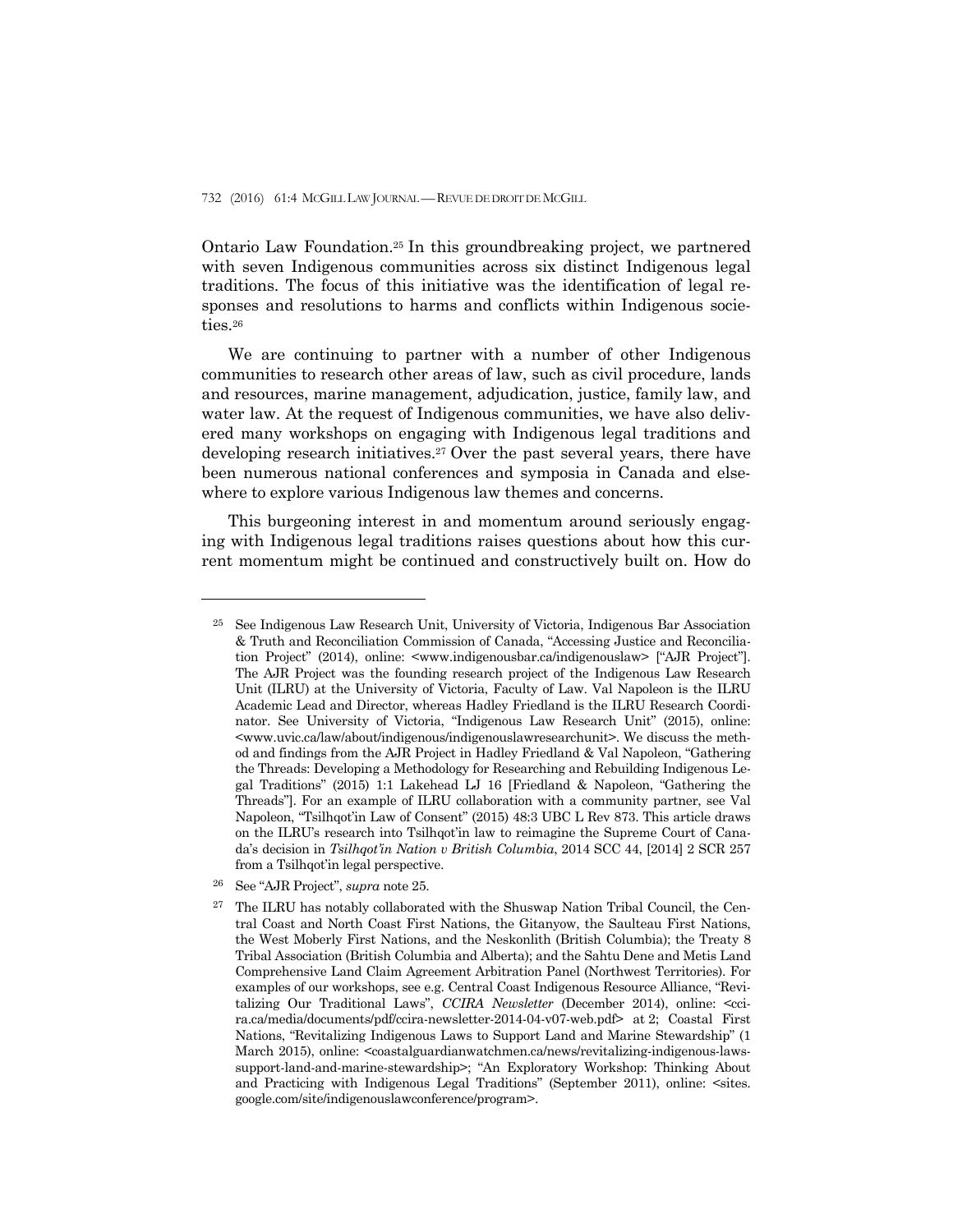state governments, judges, law societies, and law schools respectfully engage with Indigenous laws? What would Indigenous legal institutes look like? How do Indigenous communities recover, rebuild, and practise their own Indigenous legal traditions?

 Some of the questions that arise are normative or philosophical: Who should be engaging with and articulating Indigenous legal principles? How should Indigenous laws be taught and learned? What are the potential risks of engaging with Indigenous laws in state or non-Indigenous environments such as law schools or courtrooms? What is potentially lost or altered when doing so? Some questions are practical: How do we start treating Indigenous law seriously as law so that we are able to discuss it, debate it, and work with it across communities and in classrooms? How do we develop and uphold appropriate standards for academic and professional integrity? How do we begin to access and explicitly articulate Indigenous laws in a way that supports Indigenous communities' goals and responsibilities of management in today's world? How do we do so without romanticizing the past or avoiding the tough issues of violence and internal oppressions on the ground? What are the legal processes that signal legitimate decisions in specific legal traditions? How do we work with and apply Indigenous legal principles to contemporary issues and problems?

 It is these normative or philosophical questions that we seek to explore in this article. Today, the growing acceptance of and interest in Indigenous laws in Canada indicate that we are moving past the stage of needing to spend all of our energy on asserting the existence of Indigenous laws and exhorting state actors to recognize their existence. We now need legal scholarship that goes beyond this and moves us from "why" to "how", so we can build on the current momentum to revitalize and fully realize the potential application of Indigenous law in the world today. For this, we need legal scholarship that translates from the theoretical and the philosophical to the practical and the concrete—and then back again. We need scholarship that supports the practical application of specific Indigenous legal principles to the real issues that Indigenous peoples grapple with today, while recognizing how these principles form one part of a larger, coherent whole. Future scholarship requires a deeper and sustained engagement with Indigenous legal traditions in order to accomplish these goals.

 How, then, do we go about doing this? In this article, we introduce one method, which we believe has great potential to develop into the kind of robust and respectful engagement needed to work critically and usefully with Indigenous legal traditions now. We are working with Indigenous legal traditions by carefully and consciously applying adapted common law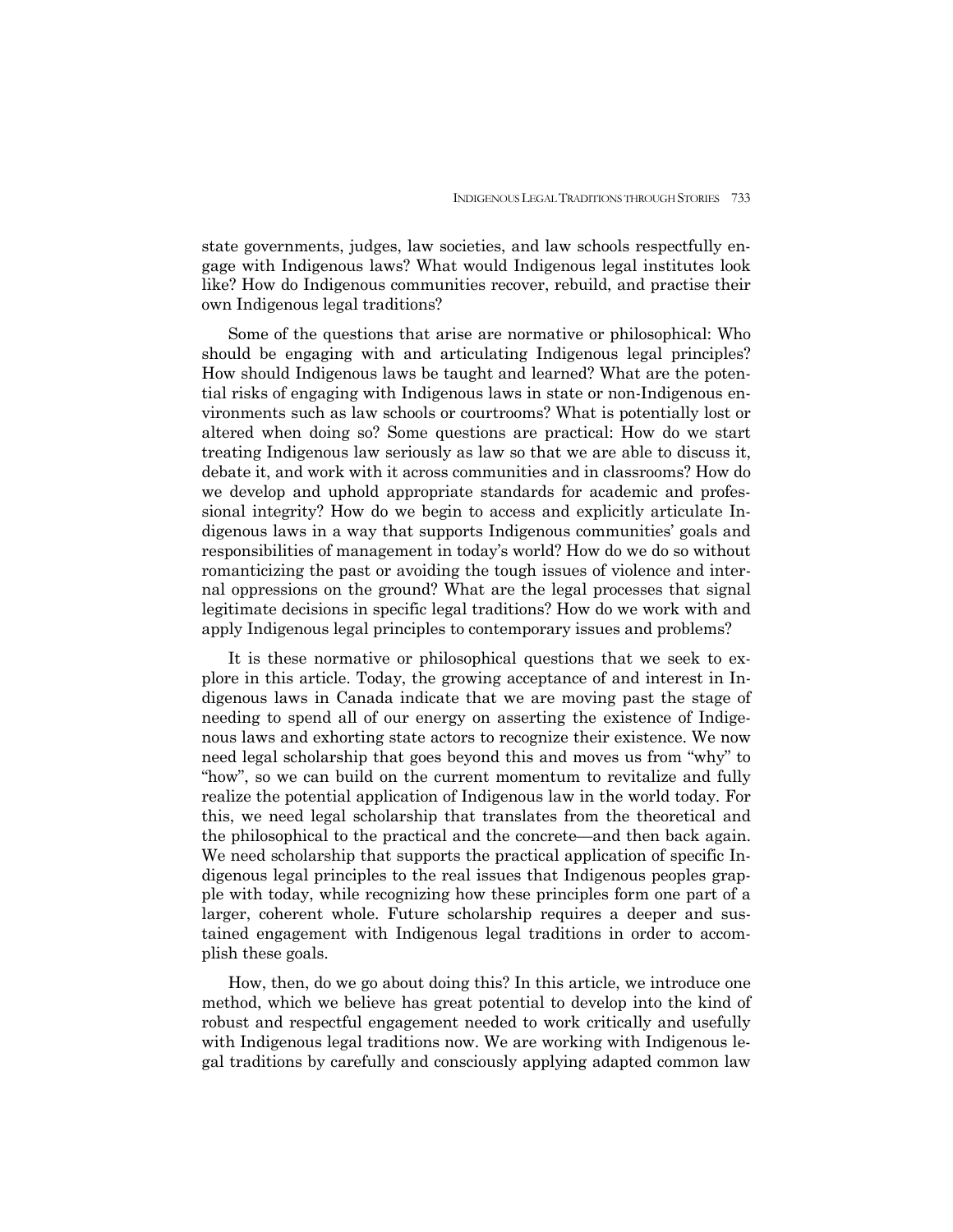tools, such as the case method and legal analysis, to existing and often publicly available Indigenous resources: *stories*, *narratives*, and *oral histories*.28

 Though it requires much thought and discussion, this method is simple, straightforward, and useful. Our approach stems from our reexamination of three conceptual strands of thought: The first strand explores how we hear, see, and experience Indigenous elders using stories as tools for thinking—in their lives, in their talk, and in their written work. The second strand reflects the felt need to shift the discussions about Indigenous legal traditions from broad, generalized, descriptive, or philosophical accounts to discussions about specific principles and legal practices. The third and final strand assesses how effective legal scholarship is for accessing, understanding, and actually being able to apply any law in practice, from an internal and embedded perspective. These strands converge for us in the simple thought experiment of applying adapted common law tools, developed from an internal view of the common law tradition, to Indigenous stories, in order to begin articulating an internal perspective of Indigenous legal traditions.

 Our experiences suggest that this method holds great potential as a pedagogical bridge "into" respectful engagement with Indigenous laws and legal thought, within and across Indigenous, academic, and professional communities. In the final part of this article, we describe a national conference where we introduced this method to a large group of academics, professionals and practitioners, and Indigenous community members. All participants worked collaboratively throughout the conference to engage with Indigenous laws through stories. This conference illustrates the potential of this method as a shared framework for respectful and productive engagement with Indigenous legal traditions, for communities, and between legal orders. It can be taught and used both in communities and in law schools. While the conference was just a small start, we believe that facilitating this kind of engagement, in a serious and sustained way, is exactly what is needed to build on the current momentum advancing Indigenous legal traditions in Canada.

<sup>28</sup> This method explains and expands on John Borrows' innovative work, in which he approaches Indigenous stories as normative resources, analyzing a single Anishinabek story by retelling it in a case brief form (see John Borrows, *Recovering Canada: The Resurgence of Indigenous Law* (Toronto: University of Toronto Press, 2002) at 16–20). For the case method that one of us (Napoleon) developed to engage with Gitksan laws, with groundbreaking results, see Valerie Ruth Napoleon, *Ayook: Gitksan Legal Order, Law, and Legal Theory* (PhD Dissertation, University of Victoria Faculty of Law, 2009) [unpublished] [Napoleon, *Ayook*].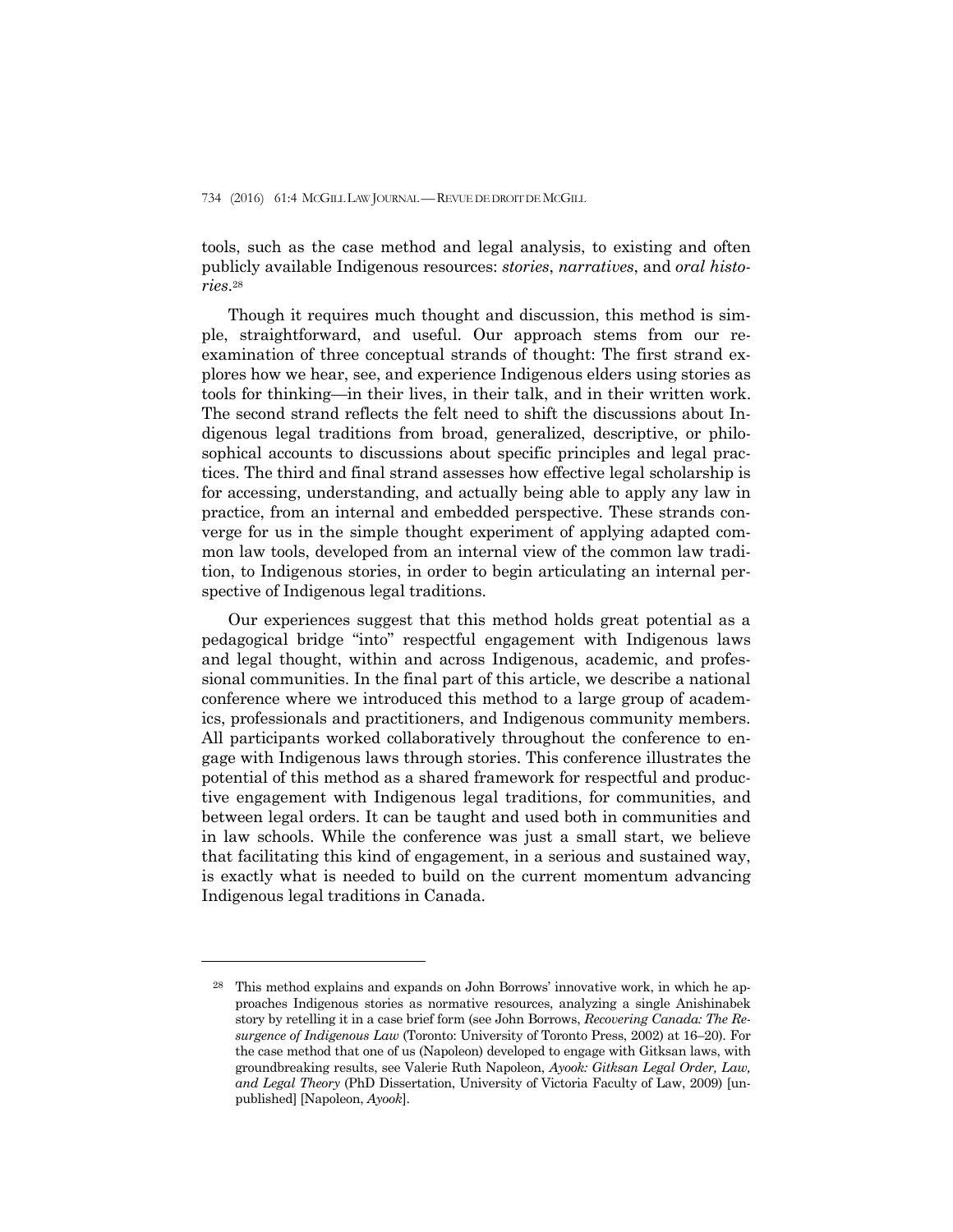#### II. Stories as Tools for Thinking in Indigenous Societies

They used to teach us with stories They teach us what is good, what is bad, things like that... Those days they told stories mouth to mouth. That's how they educate people.29

 An anecdote we often relate is about a non-Indigenous school principal who was working in a northern Alberta Cree community with its own local school board. For some time, many people in the community were concerned about certain things the principal was doing. Finally, after much discussion, three elders showed up at a regular local school board meeting. Each elder told a story about something they had seen, or something that had occurred in the past. One of the school board members (all of whom were Cree) translated the stories to the school principal. When the elders were finished, the school principal politely thanked them for sharing their stories and, slightly puzzled, began to move on to the next order of business. Fortunately, one of the school board members interrupted and explained to the principal that the elders had actually just raised serious and pressing concerns about his behaviour that needed to be addressed. But for this intervention, the principal would have completely missed the significance of the stories and how they related to him.

 While there was a satisfactory resolution in this instance, it strikes us how contingent the outcome was on the particular dynamics of power and personality. It sobers us to think of how often such miscommunication occurs, especially in circumstances where the consequences lay heavy on the lives of the Indigenous people involved. Take, for instance, Indigenous oral histories, which are finally accepted as evidence in Canadian courts.30 While Indigenous oral histories are now told in court, we have yet to see them actually make their way into judicial reasoning or into the written ratios in Canadian jurisprudence. It is one thing to simply listen to the stories and quite another thing to think with and through them, to identify the law they contain, and to apply them to pressing practical problems—thereby effecting practical consequences.31 What, indeed, is a judge

<sup>29</sup> Angela Sidney quoted in Julie Cruikshank in collaboration with Angela Sidney, Kitty Smith & Annie Ned, *Life Lived Like a Story: Life Stories of Three Yukon Native Elders*  (Vancouver: University of British Columbia Press, 1990) at 73 [Cruikshank, *Story*].

<sup>30</sup> See *Delgamuukw v British Columbia*, [1997] 3 SCR 1010 at paras 87, 106–07, 153 DLR (4th) 193.

<sup>31</sup> See generally Bruce Granville Miller, *Oral History on Trial: Recognizing Aboriginal Narratives in the Courts* (Vancouver: UBC Press, 2011). Miller examined over thirty cases and concluded that "Aboriginal oral narratives ... are understood very differently by the various practitioners of law, anthropology, and history, as well as oral historians"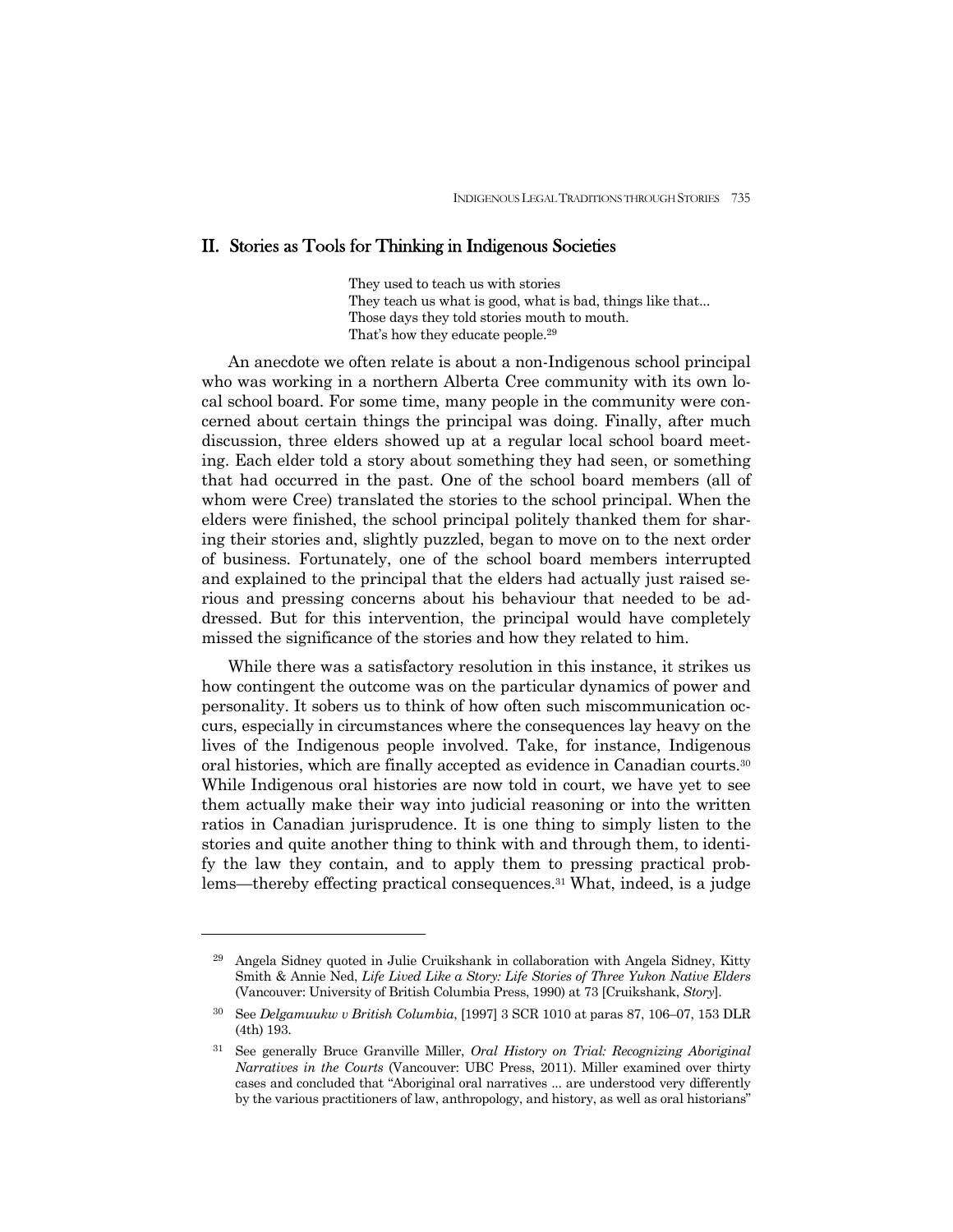or lawyer to do with stories that often combine historical fact with mythological or supernatural elements and personal reflections?<sup>32</sup> Listening alone is clearly not enough. Yet, these stories are not enigmas to those who tell them; rather, they have a logic, purpose, structure, and methodology. As John Borrows has observed, "[t]he transmission of oral traditions in these societies is bound up with the configuration of language, political structures, economic systems, social relations, intellectual methodologies, morality, ideology, and the physical world."33

 The published works of Indigenous elders from across Canada demonstrate that, within most, if not all, Indigenous societies, stories are understood to be tools for thought and intellectual resources for reasoning. To give a few examples, the various works of George Blondin (Dene), $34$  Louis Bird (Cree), 35 François Mandeville (Dene), 36 Basil Johnston (Anishinabek),<sup>37</sup> Angela Sidney (Tagish),<sup>38</sup> and the Cree elders from Sweetgrass<sup>39</sup> all illustrate how the telling of stories is a necessary, integral, and lively part of the thought processes of both the tellers and the listeners.

 To take but one example, Louis Bird is a Cree elder who has devoted many years of his life to recording and retelling stories from elders in Omushkego (Swampy Cree) communities along the western shores of

- 36 See e.g. François Mandeville, *This Is What They Say*, ed and translated by Ron Scollon (Vancouver: Douglas & McIntyre, 2009).
- 37 See e.g. Basil H Johnston, *Tales of the Anishinaubaek* (Toronto: Royal Ontario Museum, 1993).

<sup>(</sup>*ibid* at 163). Canadian legal engagement with oral narratives in the courts reflects this diversity of expectations and understandings.

<sup>32</sup> See John Borrows, "Listening for a Change: The Courts and Oral Traditions" (2001) 39:1 Osgoode Hall LJ 1 at 21–24.

<sup>33</sup> *Ibid* at 8.

<sup>34</sup> See e.g. George Blondin, *Yamoria the Lawmaker: Stories of the Dene* (Edmonton: NeWest Press, 1997); George Blondin, *Trail of the Spirit: The Mysteries of Medicine Power Revealed* (Edmonton: NeWest Press, 2006).

<sup>35</sup> See e.g. Louis Bird, *Telling Our Stories: Omushkego Legends and Histories from Hudson Bay*, ed by Jennifer SH Brown, Paul W DePasquale & Mark F Ruml (Peterborough, Ont: Broadview Press, 2005); Louis Bird, *The Spirit Lives in the Mind: Omushkego Stories, Lives, and Dreams*, ed by Susan Elaine Gray (Montreal: McGill-Queen's University Press, 2007) [Bird, *The Spirit*].

<sup>38</sup> See e.g. Cruikshank, *Story*, *supra* note 29 at 5.

<sup>39</sup> See e.g. Canada, Department of Mines, *Sacred Stories of the Sweet Grass Cree*, by L Bloomfield, Bulletin No 60, Anthropological Series No 11 (Ottawa: National Museum of Canada, 1930).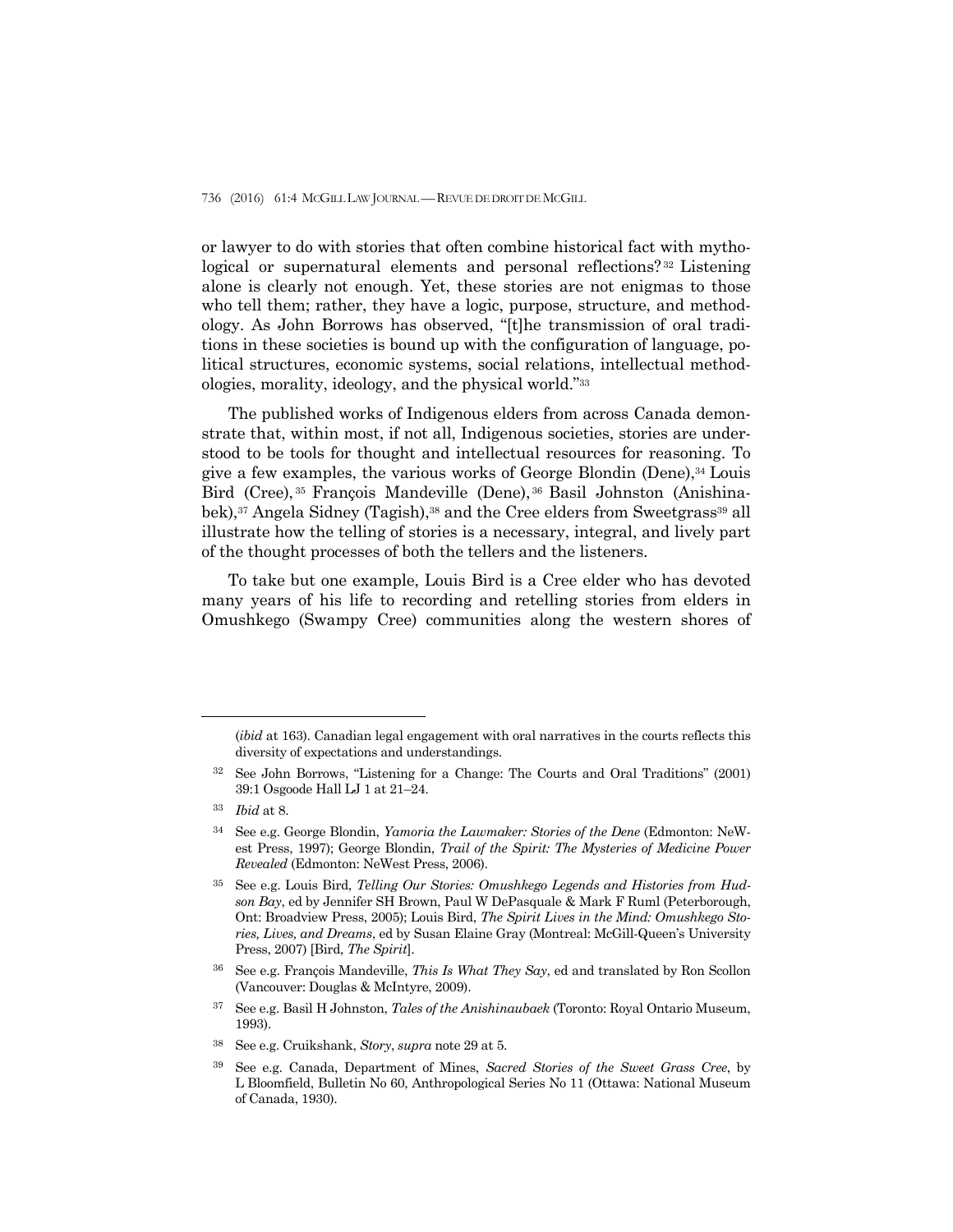Hudson Bay and James Bay.40 In the introduction to his book, Bird explains the importance of storytelling:

> We take the stories that have actually been brought down for generations because they have a value. Even though some of them sound horrible and terrible to different cultures, for the Omushkego culture it is a necessary type of teaching system. It saves lives. It saves the families. It saves the children. It allows people to have a serious understanding about where they live.<sup>41</sup>

Bird goes on to explain that "exciting" stories about "horrible" things aid people to "remember them vividly" and to fix the lessons from the stories in their minds. He likens many Omushkego stories to "other nationalities' moral teaching," taught in a way "that will imprint on our mind."42 Bird explains that the purpose of his book is not only to repeat stories, but also "to teach us the teaching system of the Omushkego people."43 Bird emphasizes that the book is "not just horrible stories to entertain you. All these stories have a definition, an explanation—they are there to open the subject, or to melt the ice—whatever you want to call it."44

 Bird's explanation of and approach to stories emphasizes that, in Cree society, the tasks of both telling and *listening to* stories are highly intellectual and demanding. First, he describes storytelling as a teaching method that gives life-saving lessons, imprints morality, and deepens peoples' understanding of their lives. He then goes on to invite readers to attend to the stories beyond mere "entertainment", and instead look for the definition, explanation, or subject that the story is addressing. Bird suggests that, while the memorable details of the story can serve as a mnemonic device, the listeners or readers must think beyond the surface details in order for the teaching system to be effective. Bird dictated the many stories in the book, and he constantly challenges the reader to keep thinking by interrupting a story to ask, "So ... why does the story say that?" 45 or, "So that is the mystery put into this story to make you think."46 In one story, he asks whether a central character was "using [power] properly[.]"47 Both directly and through his artfully woven narra-

- <sup>43</sup> *Ibid*.
- <sup>44</sup> *Ibid*.
- <sup>45</sup> *Ibid* at 35.
- <sup>46</sup> *Ibid* at 16.
- 47 *Ibid* at 48.

<sup>40</sup> See Susan Elaine Gray, "Preface" in Bird, *The Spirit*, *supra* note 35, xi at xi.

<sup>41</sup> Bird, *The Spirit*, *supra* note 35 at 4.

<sup>42</sup> *Ibid*.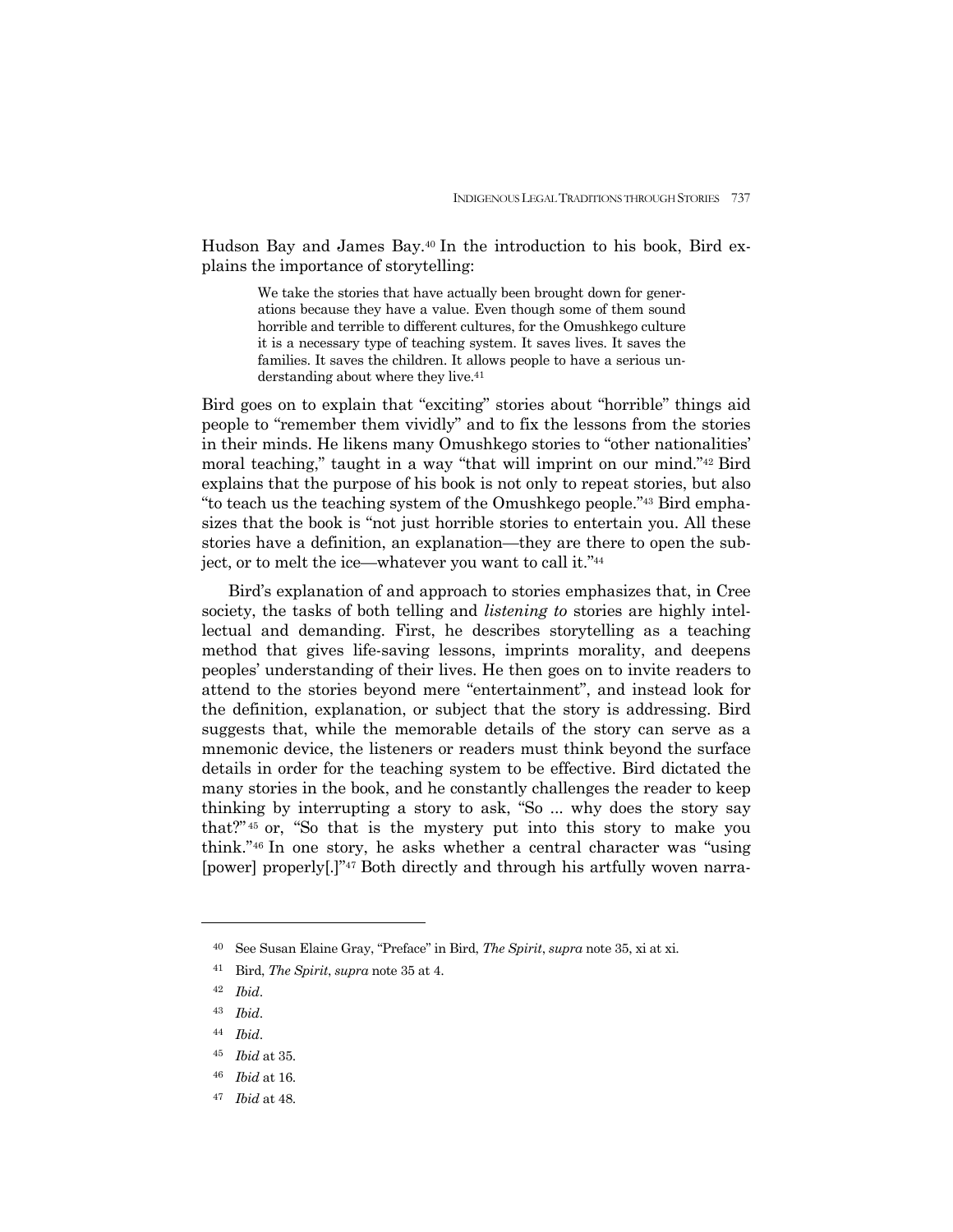tive technique, Bird stresses that the effectiveness of the stories as a teaching method requires not only astute telling but also *active* listening.

 One of the authors (Friedland) noticed a similar emphasis on active listening when she was conducting interviews with Cree elders in northern Alberta. Attempts to be a mere recorder or cipher were frequently thwarted. After one elder related a story about an animal that spoke, he stopped to ask, "What do you think? Do you believe me?" Attempts to waffle on an answer were immediately countered by much laughter and a more direct question: "Well, you've heard the story, what do you think now?"48 On a different level, another elder, after telling several stories and patiently discussing the Indigenous law subject matter of the interviews for several hours, brought up a current community situation and asked whether it fit within the legal subject. In order to seriously answer this question, the interviewer was required to not only passively listen or record, but also to actually integrate and apply the knowledge being shared by the elder.<sup>49</sup>

 We believe that these examples reveal another key idea—stories are not preserved by being passively passed on by infallible elders in some immaculate, if increasingly mysterious or obscure, form. Rather, stories are part of a serious public intellectual and interactive dialogue involving listeners and learners, and elders and other storytellers—as they have been for generations. When the first elder asked the interviewer whether she actually believed an animal spoke to him, he was demanding the respect that comes with real intellectual engagement, rather than polite nodding or simple memorizing. And when the second elder asked the interviewer to respond seriously to a current example based on the subject matter discussed, she was reinforcing a mutually respectful relationship, which recognized the elder and the interviewer as reasoning people who could analyze issues based on a newly shared framework. Being reminded to think about and through the stories moves us to a deeper level of respect (and humility, given all we do not know) for both the storytellers and the stories themselves.

 Indigenous stories are rich and complex intellectual resources. As both Bird and Borrows point out, many purposes and lessons are often embedded in each story. Our starting place is that some Indigenous stories embed law, legal principles, and legal processes. Stories can be or contain a deliberate form of precedent or shared memory. Important principles, pro-

<sup>48</sup> Interview of anonymous elder in Wanyandie Flats, Alberta by Hadley Friedland (May 2009). The interview was conducted as part of the author's LLM thesis research.

<sup>49</sup> Interview of anonymous elder in Susa Creek, Alberta by Hadley Friedland (April 2009). The interview was conducted as part of the author's LLM thesis research.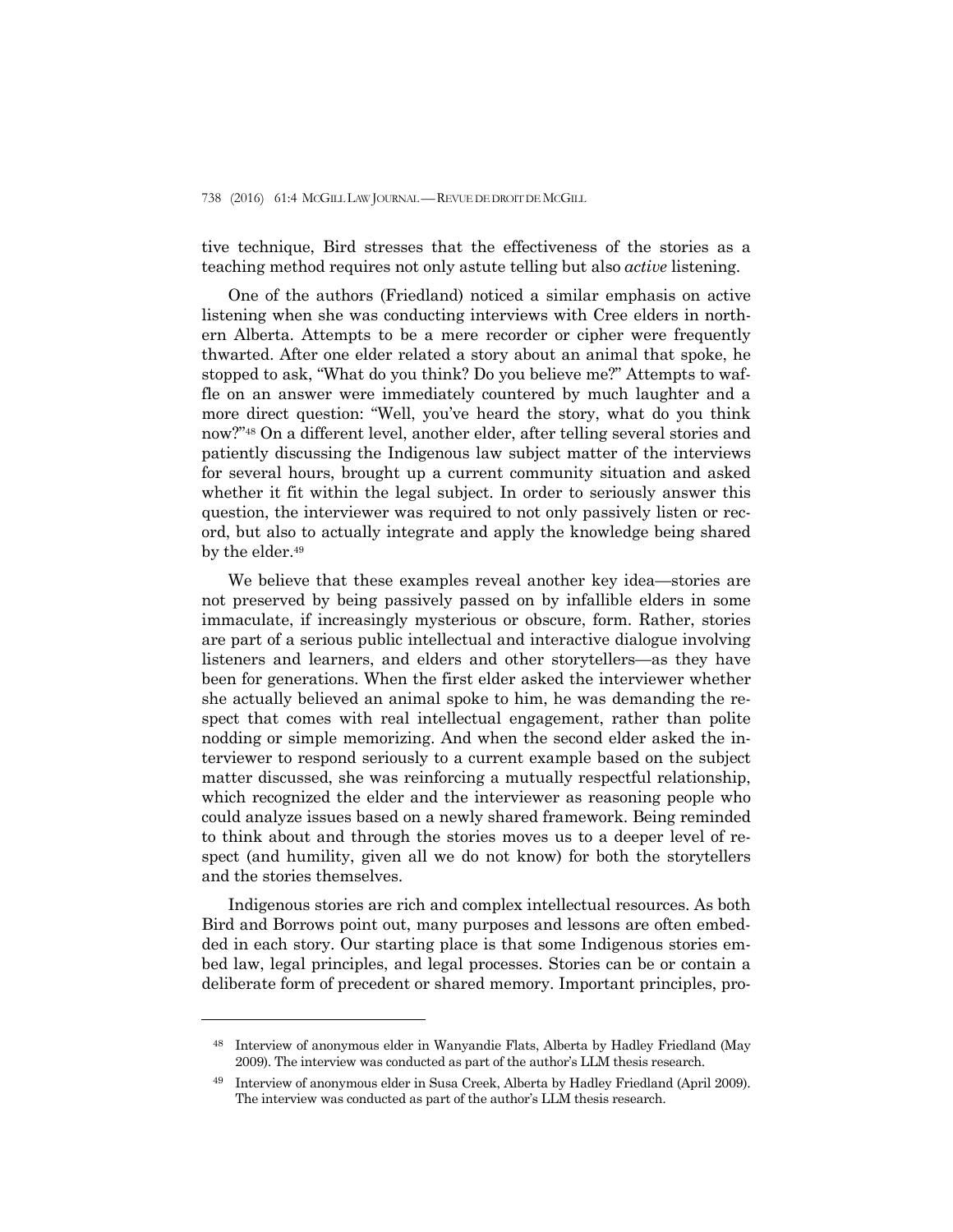cesses, and consequences can be taught and learned through them. As Bird teaches, stories represent a way to record information for future recall, and they contain lessons that are important enough to have been passed down for thousands of years. Each Indigenous society has its own political and legal order, and the oral traditions will reflect those overall structures and find meaning within them. As most Indigenous societies are characterized by the absence of centralized, state authorities, they require decentralized and accessible forms of public memory (i.e., oral histories and stories, among other tools). Stories are forms of legal precedent that can be drawn on in order to legitimately resolve issues in decentralized legal orders. Some stories are formal and collectively owned (e.g., Gitksan *adaawk*), others are in the form of ancient and recent legal cases (e.g., Gitksan and Cree law cases), and others record relationships and obligations, decision making and resolutions, legal norms, authorities, and legal processes. Still others record violations and abuses of power, as well as responses to and consequences of these breaches of law. All of these stories provide an architecture that enables reasoning by analogy and metaphor as a form of collaborative problem solving.50

## III. Legal Scholarship: Moving from a Philosophical Treatment of Indigenous Laws to a Practical, Problem-Solving Level

We believe that, for respectful and useful engagement to occur, the law in Indigenous legal traditions must be treated substantively as *law* to be debated, applied, interpreted, argued, analyzed, criticized, and changed. As with other law, Indigenous law may be approached philosophically. Unlike many other laws, there has been precious little space for any other kinds of approaches for a very long time, due to the pervasive and destructive myths of colonialism and the forcible invalidation of Indigenous laws by colonial actors. While space to consider Indigenous laws within the colonial state has expanded in recent years, it remains extremely limited beyond descriptive accounts of isolated practices or oversimplified pan-Indigenous explanations, often couched in terms of "values" or "worldviews".51 This creates an intellectual and pedagogical deficit that can stymie even the most well-intended work. If Indigenous law is going to find traction in today's world, it has to have user-friendly "han-

<sup>50</sup> See John Borrows' rich discussion of some of this internal architecture in his article from this special issue, "Heroes, Tricksters, Monsters, and Caretakers: Indigenous Law and Legal Education" (2016) 61:4 McGill LJ 795.

<sup>51</sup> We discuss this reality at greater length in Val Napoleon & Hadley Friedland, "Indigenous Legal Traditions: Roots to Renaissance" in Markus D Dubber & Tatjana Hörnle, eds, *The Oxford Handbook of Criminal Law* (Oxford: Oxford University Press, 2014) 225 at 235–36 [Napoleon & Friedland, "Roots to Renaissance"].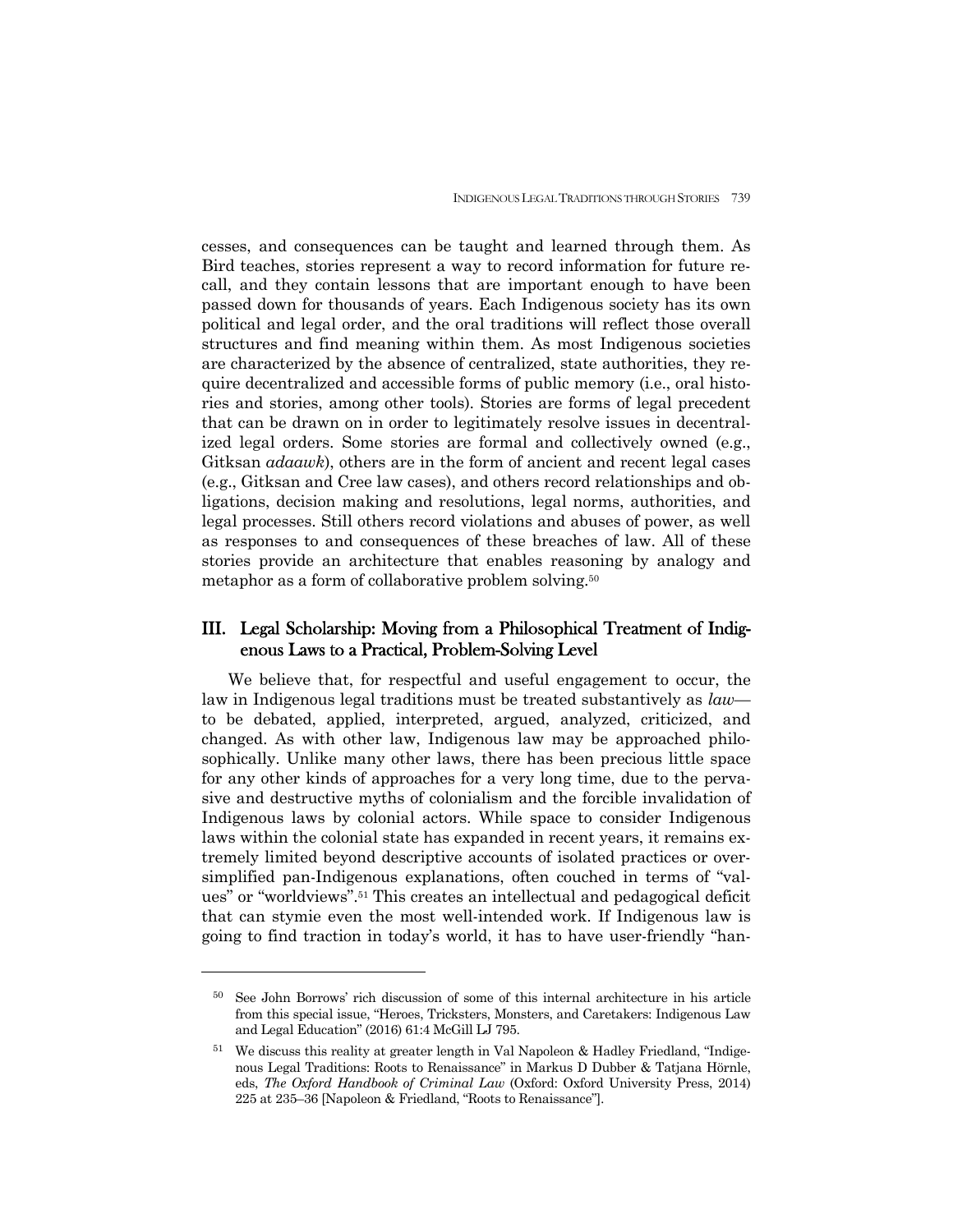dles". These handles, or ways in, will enable Indigenous peoples to grapple with their legal norms and principles, in order to lawfully solve problems and collectively manage themselves. Law is actually created through serious and sustained engagement with it.52 By the same token, arguably, a lack of serious and sustained engagement will cause law to lose its legality and legitimacy.53

 Indigenous people themselves may have had to use language other than law to describe what are, in fact, legal practices, when operating in the small spaces permitted by state actors who were unable or unwilling to recognize their legality.54 Indigenous law, however, is not just belief, behaviour, morality, or a way of being—rather, it is a public, reasoned, and transparent process that people can actually use in real life. Indigenous law is much more than just aspirational or philosophical. Consider the broad aspirational principles that are enshrined in the *Canadian Charter of Rights and Freedoms*, such as freedom of expression or equality.55 These broad principles may sound great, but they are not terribly useful without the established legal reasoning process in Canadian law to determine whether and how the *Charter*'s broad legal principles might be applied to specific human relationships or conflicts in real life. Similarly, while there are certainly broad aspirational legal principles in Indigenous legal traditions, these principles demand legal reasoning processes to determine how they apply to the ongoing "struggles of social practice"56 and how we treat one another. This kind of substantive work has been absent, and must be undertaken today—articulating and strengthening those legal processes that are the very conditions of law.

 This is a crucial point, because, while there is no question that Indigenous laws have been passed on through generations, we are not starting from a neutral spot, where Indigenous legal traditions are completely intact, left magically untouched by hundreds of years of colonialism. The task of greater recognition and use of Indigenous laws in Canada requires more than simply uncovering pristine laws in protective bubbles to isolate them from the damages of colonization. It is not an exercise in legal archaeology. Colonialism has disrupted Indigenous laws, legal pedagogies, and historic means of legitimization and promulgation. Today's work is

<sup>52</sup> *Cf* Jutta Brunnée & Stephen J Toope, *Legitimacy and Legality in International Law: An Interactional Account* (Cambridge: Cambridge University Press, 2010) at 355.

<sup>53</sup> *Cf ibid*.

<sup>54</sup> See e.g. Napoleon & Friedland, "Roots to Renaissance", *supra* note 51 at 235.

<sup>55</sup> *Canadian Charter of Rights and Freedoms*, Part I of the *Constitution Act, 1982*, being Schedule B to the *Canada Act 1982* (UK), 1982, c 11, ss 2(b), 15.

<sup>56</sup>Brunnée & Toope, *supra* note 52 at 22.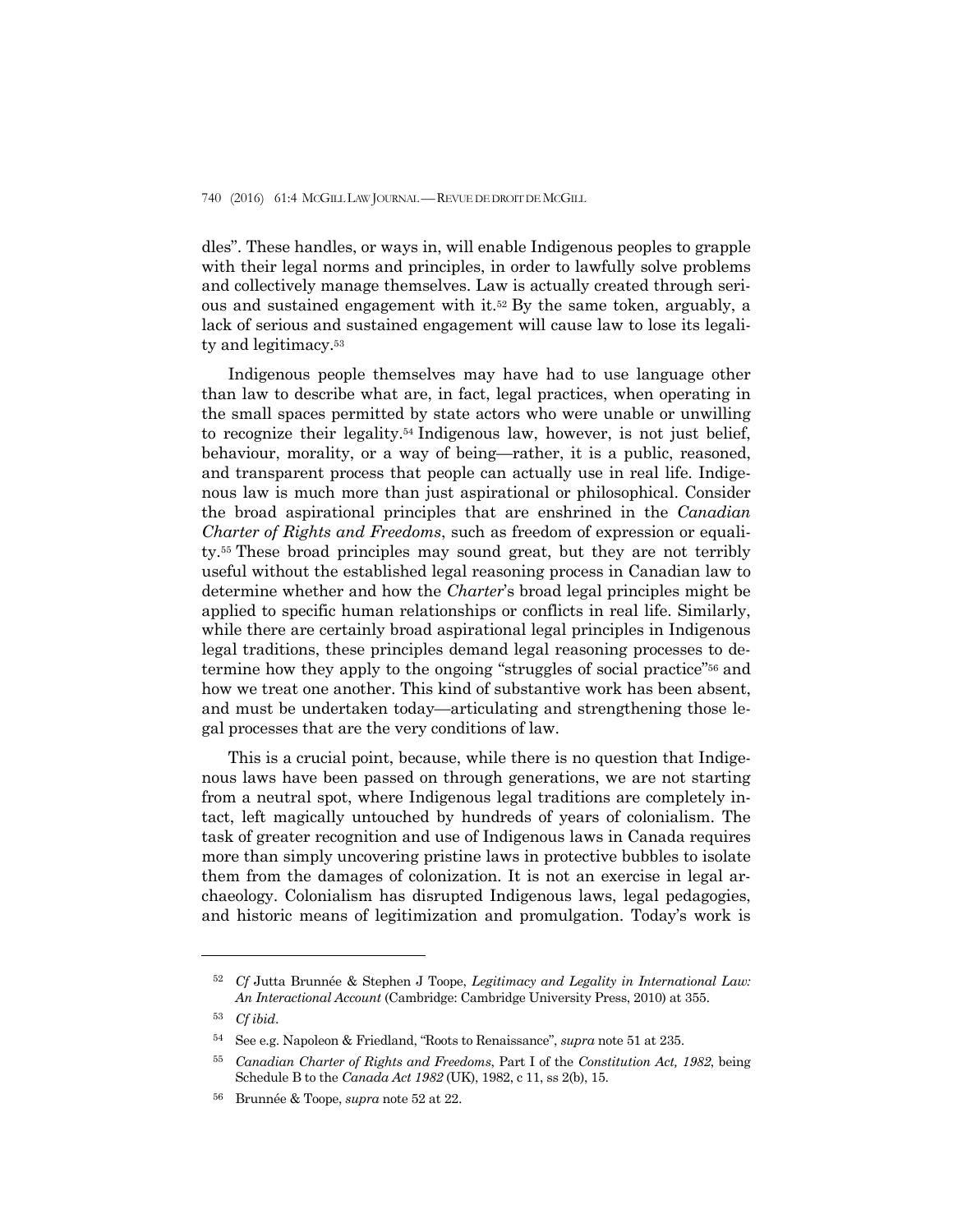about recovering and then taking up an interrupted, intergenerational conversation, with all its complexities and tensions. For many reasons, Indigenous people, as well as non-Indigenous people, are now seeking ways to better access and understand Indigenous laws.57 We would do a disservice by ignoring this expressed need. If Indigenous people cannot use Indigenous law, that is, if people cannot reason with it and apply it to the messy and mundane, then it will continue to be talked about only in an idealized way or as a rhetorical critique of Canadian law—arguably a backhanded twist of colonization that would render Indigenous law useless. As long as Indigenous laws are not accessible or usable, in a crunch, by default, both Indigenous and non-Indigenous people in Canada will turn to state law to resolve disputes. This inaccessibility perpetuates the colonial process of undermining and obscuring Indigenous legal traditions.

## IV. Bringing Home the Method: Using Law School Tools to Learn Indigenous Laws from an Internal Point of View

 As H.L.A. Hart eloquently argued, unless one understands the internal perspective of law, then one only sees the

> observable regularities of conduct, predictions, probabilities, and signs. ... In so doing he will miss out a whole dimension of the social life of those whom he is watching. ... To mention this is to bring into the account the way in which the group regards its own behaviour. It is to refer to the internal aspect of rules seen from their internal point of view.58

 Each year, in law schools across Canada, many people learn the internal aspects of the common law and the civil law traditions. They do not become experts in any particular area, but they develop a foundation that

<sup>&</sup>lt;sup>57</sup> The groups who have expressed the most interest to us in learning and applying the methodology we are describing in this article have actually been Indigenous communities wanting to revitalize, formalize, and publicly apply their own laws. In the American context, tribal judge and legal scholar Pat Sekaquaptewa stresses that, although it may surprise outsiders, "tribal leaders and judges find themselves looking for law as well," for good reasons, including the existence of multiple legal levels within any group (Pat Sekaquaptewa, "Key Concepts in the Finding, Definition and Consideration of Custom Law in Tribal Lawmaking" (2007) 32:2 Am Indian L Rev 319 at 330, n 31). There are also a great number of Indigenous individuals who may be alienated from their own communities or legal traditions, due to the colonial "socio-economic dislocation amongst Indigenous peoples in Canada" (John Borrows, *Canada's Indigenous Constitution* (Toronto: University of Toronto Press, 2010) at 143 [Borrows, *Indigenous Constitution*]).

<sup>58</sup> HLA Hart, *The Concept of Law* (Oxford: Oxford University Press, 1961) at 87–88. Whereas Hart was discussing the internal view of legal officials, we are extending this internal view to citizens, as is fitting for non-state legal orders without designated legal officials.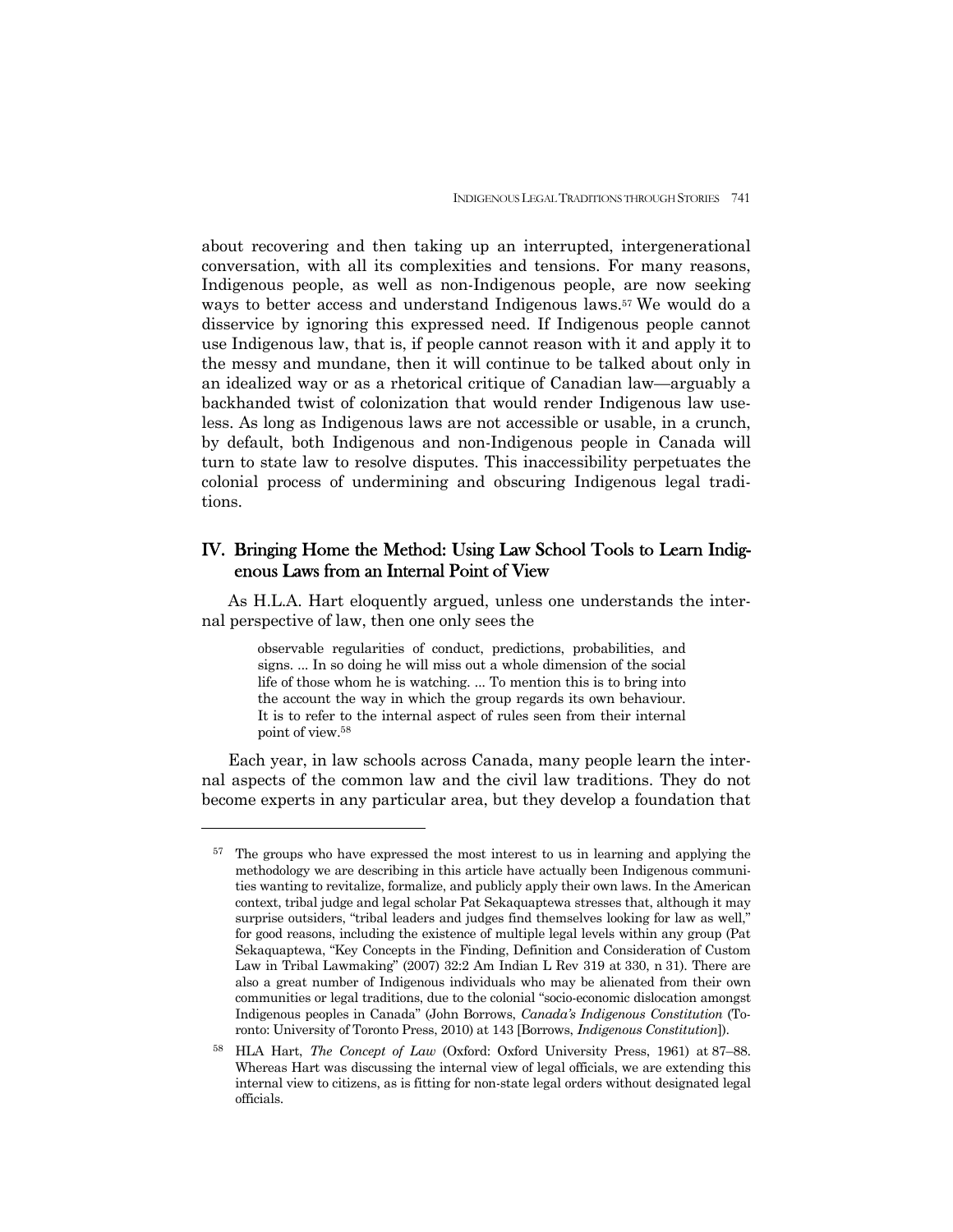enables them to work with and apply legal principles to factual situations in legal practice. It makes sense that learning the internal aspects of Indigenous legal traditions could enable them to build a similar foundation for practical application within these traditions.

 One theme that runs through many ancient Indigenous stories (e.g., Gitksan,<sup>59</sup> Cree,<sup>60</sup> Tagish,<sup>61</sup> or Secwepemc) is about a member of one group spending some time with another people—human or animal—and returning with new knowledge that is incorporated into the practices and intellectual frameworks of his or her own people. While there are many variations of this theme, it is a brilliant intellectual device for adaptive management. These stories effectively enable people to bring in and act on new information from outside their group in a way that can be reconciled with the familiar. The stories also enable people to reinforce or develop deeply held group normative commitments.

 For example, in the Yukon, Angela Sidney tells the story of Moldy Head, or *Shaatláax*, about a young boy who fell into the water and was rescued by the fish people:

And here right away the fish spirit grabbed him—they saved him.

And when the fish went back to the ocean, they took him.

But for that boy, it seemed like right away he was amongst people.<sup>62</sup>

 While living with the fish people, the boy learns about them, and about humility and respect. When he is returned to his family and the Tagish people, the boy teaches them about the fish people and about the proper and respectful way that humans must relate to them. In Sidney's words, "[t]hat's how they know about fish. / That's why kids are told not to insult fish."63 Sidney's story demonstrates how a group synthesizes new experiences and information and develops the constructive aspects of these into tools to support vital aspects of their own legal practices, norms, and obligations.

 Another theme that runs through many of the stories is prophecy. Prophecy can be viewed as a cognitive structure "for explaining unprece-

<sup>59</sup> See e.g. M Jane Smith, *Placing Gitxsan Stories in Text: Returning the Feathers. Guuxs Mak'am Mik'aax* (PhD Thesis, University of British Columbia Faculty of Graduate Studies, 2004) [unpublished] at 84–85.

<sup>60</sup> See e.g. Deanna Christensen, *Ahtahkakoop: The Epic Account of a Plains Cree Head Chief, His People, and Their Struggle for Survival, 1816-1896* (Shell Lake, Sask: Ahtahkakoop, 2000) at 34–46.

<sup>61</sup> See e.g. Cruikshank, *Story*, *supra* note 29 at 75–78.

<sup>62</sup> *Ibid* at 75.

<sup>63</sup> *Ibid* at 78.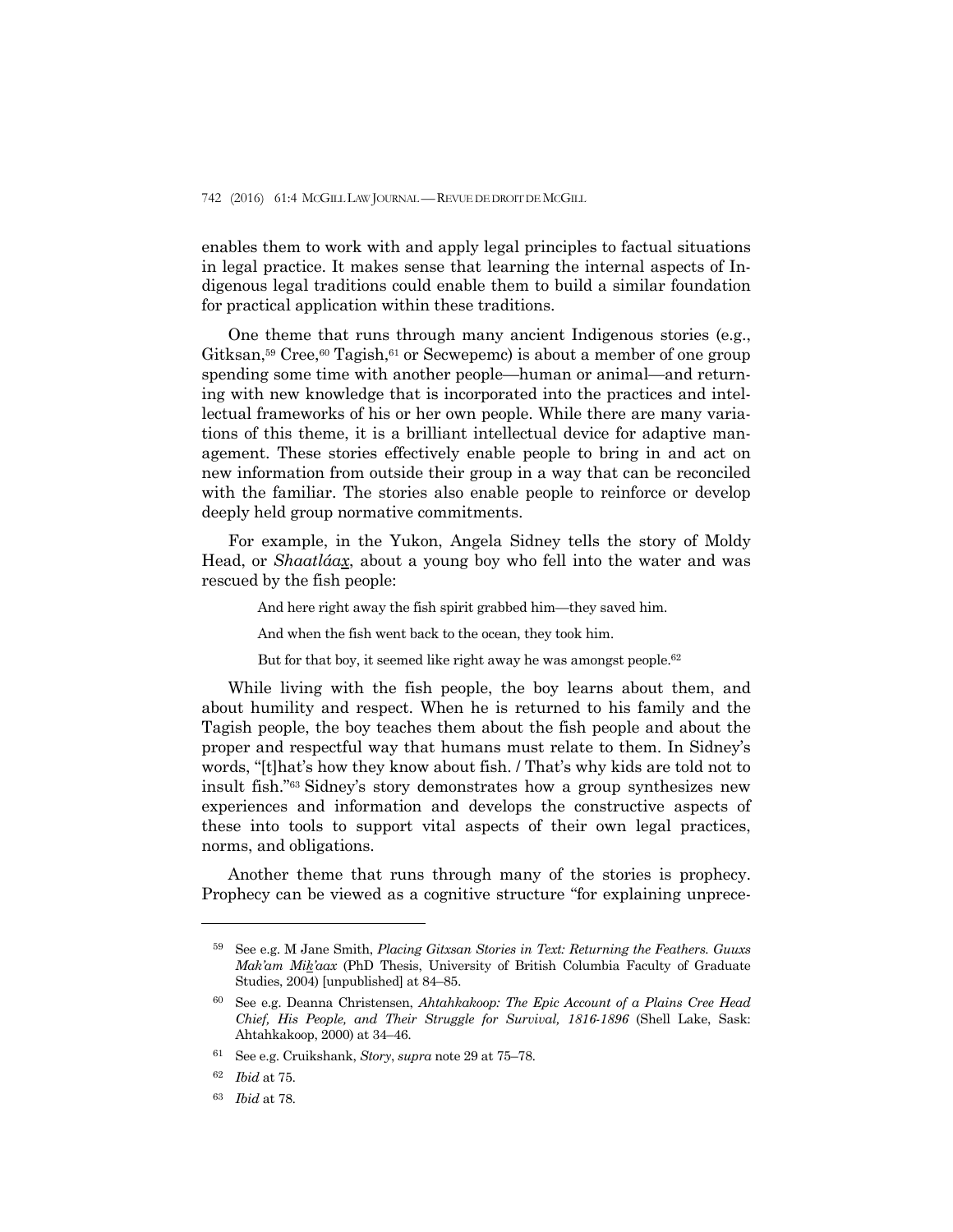dented events."64 In other words, prophecy stories enable people to "maintai[n] intellectual consistency" when explaining major events or "dramatic contradictions".65 Julie Cruikshank suggests that such a "customary cognitive model helped make strange events seem more comprehensible."66 Intellectual devices such as prophecies demonstrate how Indigenous people have always reasoned, individually and collectively, in order to find meaning and interpret the events in their worlds. As with the adaptive management stories, prophecies enable people to respond to new situations, and to bring in useful new knowledge and practices in a way that is understandable, and thus reconcilable, with familiar normative commitments. For example, Cruikshank argues that the power of "prophecy narratives" is that they demonstrate people's ability to "successful[ly] engag[e] with changing ideas" as an "adaptive strateg[y]".67 Similarly, there are Gitksan stories about people who journey elsewhere and return, bringing what they have learned back to their communities. For example, Gitksan teacher and scholar Jane Smith recounts a complex story of *Guuxs witxw* (reincarnation) in which a man died in a fire and was later reborn.68 Into his new life, he brought with him memories that contained information about obligations, proper behaviour, respect, and healing. Other communities have similar types of stories with structures that enable their members to reason through and deal with change and new information, and provide them with ways to integrate these helpful new resources into their existing normative frameworks.

 Indigenous peoples also apply intellectual traditions of strengthening groups through integrating helpful outside knowledge in contemporary times. For example, from 1969 to 1981, during a time when many Indigenous plains peoples were suffering terribly from the hammer blows of colonization, Raymond Harris, an Arapaho healer from Wyoming, taught many Cree, Dene, and Saulteaux people the Arapaho traditions from the sweat lodge. In this way, Harris ensured that ancient healing practices were not lost, and they continue today, albeit in an adapted form.69 This was a practical, on-the-ground, and highly effective intellectual device that enabled people to deal with change and resistance by renewing and

<sup>64</sup> Catharine McClellan, cited in Julie Cruikshank, *The Social Life of Stories: Narrative and Knowledge in the Yukon Territory* (Vancouver: UBC Press, 1998) at 78.

<sup>65</sup> *Ibid*.

<sup>66</sup> *Ibid*.

<sup>67</sup> Julie Cruikshank, "Claiming Legitimacy: Prophecy Narratives from Northern Aboriginal Women" (1994) 18:2 Am Indian Q 147 at 163.

<sup>68</sup> See Smith, *supra* note 59 at 74–77.

<sup>69</sup> See Ross Hoffman, *Rekindling the Fire: The Impact of Raymond Harris's Work with the Plains Cree* (PhD Thesis, Trent University, 2005) [unpublished] at 90–105.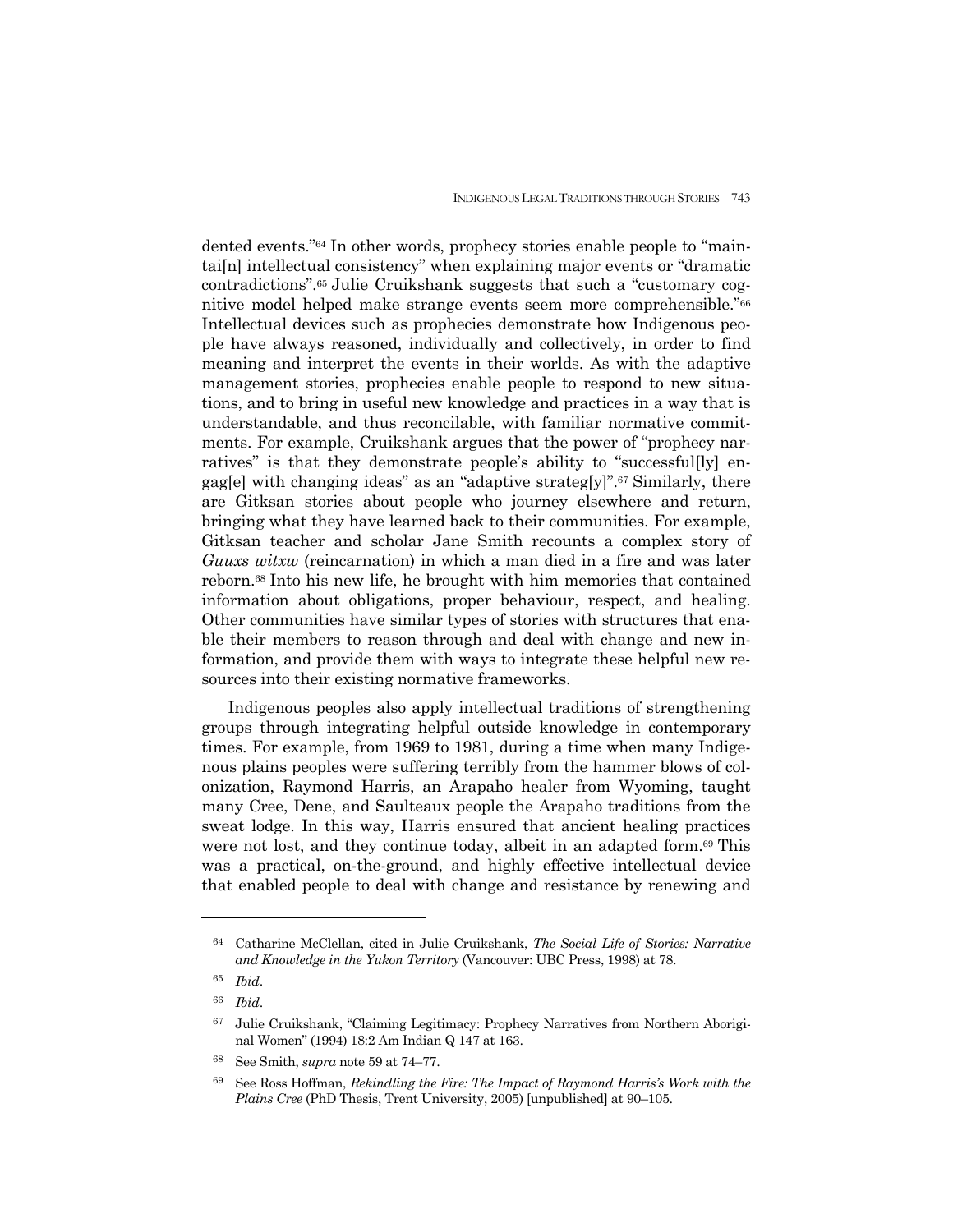revitalizing ancient practices. People were able to deliberately seek out and integrate new resources into existing traditions. We can apply these same intellectual processes for revitalization to carefully integrate useful new tools into familiar ways of learning and teaching Indigenous legal traditions.

 Legal analysis and synthesis were among the core set of skills we both learned in a Canadian common law degree program. Bringing an adaptation of this skill set to Indigenous legal traditions is both very traditional and explicitly innovative. It is traditional because when we bring back what we have learned to our communities, we are doing exactly what people in the stories have been doing for thousands of years. We think legal scholarship engaging with Indigenous legal traditions from an internal viewpoint is, quite simply, one valuable intellectual tool to bring home and integrate into Indigenous legal traditions. By applying these adapted tools to stories, we also continue the rich traditional practices of active listening and lively thinking through stories. Yet, while our approach is very traditional, it is also distinctly innovative in that it constitutes a new method for engaging deeply with Indigenous legal traditions. Our method offers an alternative access to Indigenous law that community members and members of the broader legal community can consciously apply in order to draw on intellectual resources for framing and resolving contemporary issues.

 Most (if not all) people who have attended a North American law school in the last century are familiar with the tool of legal analysis first developed by Christopher Langdell, Dean of Harvard Law School, in 1870.70 While there is an ongoing and fertile debate about the need for and use of other methods and interdisciplinary influences in the study of law, "Langdell's original program of analyzing legal materials and cases (albeit now suitably leavened by a sprinkling of non-legal sources)" continues to be a central methodology within legal scholarship and legal education.71 From our perspective, legal cases in Western law are a particular form of story—a way of recording information for future recall.72 Legal analysis is a method of legal scholarship that starts from an internal view of a particular legal system and produces "embedded" legal scholarship:

<sup>70</sup> See Jack M Balkin & Sanford Levinson, "Law and the Humanities: An Uneasy Relationship" (2006) 18:2 Yale JL & Human 155 at 159–60.

<sup>71</sup> *Ibid* at 160.

<sup>72</sup> Peter Vale goes so far as to argue that all we do in universities is tell stories—many stories, old, big, complex—but stories nonetheless (see Peter Vale, "The Humanities in All of Us", *Mail & Guardian* (3 December 2010), online: <mg.co.za/article/2010-12-03-thehumanities-in-all-of-us>).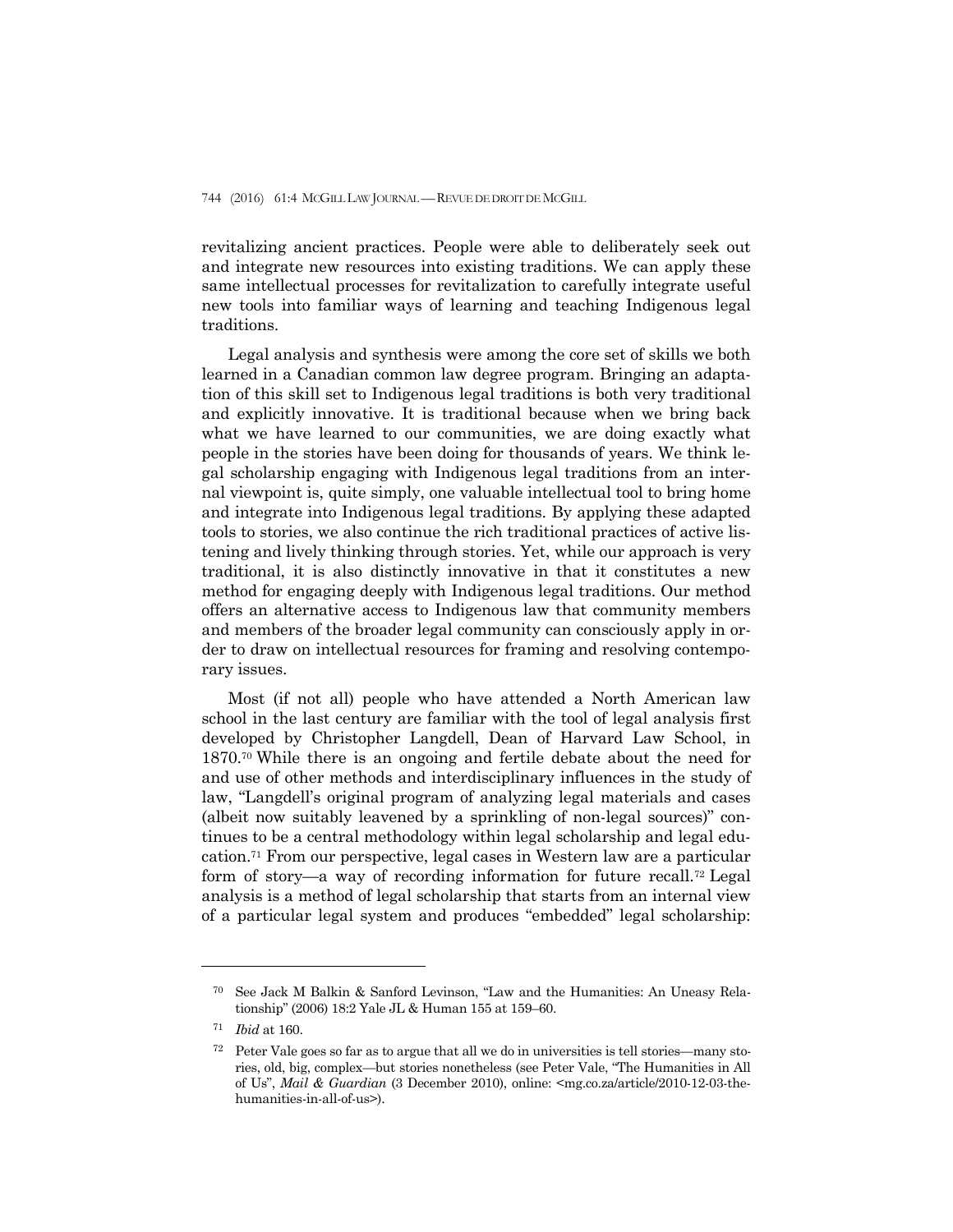extended discussions based on "the authoritative artifacts of the law."73 The knowledge gained through legal analysis is not "scientific", $74$  nor necessarily about a broad "understanding" or "critique" of the legal order;<sup>75</sup> rather, it is knowledge of the "language" of law76—the practical nuts and bolts of "how arguments are fashioned and deployed within legal practice."77 This can be contrasted with legal scholarship from an external viewpoint, which focuses on "historical and sociological accounts of the very same body of law."78 Minimally, contemporary legal scholarship from an internal view continues to consist of legal analysis, whereby cases are summarized and interpreted.79 It also encompasses legal synthesis, which strives "to fuse the disparate elements of cases and statutes together into coherent or useful legal standards or general rules" or to develop "a standard that is consistent with, explains, or justifies a group of specific legal decisions."80

 There are those who will be cautious about such an innovative supplement to Indigenous legal traditions. This is perhaps more universal than one would first assume, but it is understandable. For example, it is worth noting that the role of legal scholarship and law schools within the common law tradition itself is a relatively recent phenomenon. 81 The common law did not always incorporate legal scholarship and even now,

<sup>73</sup> Todd D Rakoff, "Introduction" (2002) 115:5 Harv L Rev 1278 at 1279. For a discussion of the "internalist" approach to studying law, see also Balkin & Levinson, *supra* note 70 at 162.

<sup>74</sup> Balkin & Levinson, *supra* note 70 at 160. Balkin and Levinson point out that, while Langdell originally touted legal analysis as a scientific method of studying law, "only the most foolhardy academic today would describe doctrinal analysis as 'scientific.' The preferred term today is 'craft'" (*ibid*).

<sup>75</sup> Philip C Kissam, "The Evaluation of Legal Scholarship" (1988) 63:2 Wash L Rev 221 at 236.

<sup>76</sup> James Boyd White, "Legal Knowledge" (2002) 115:5 Harv L Rev 1396 at 1397. White argues that "knowledge of the law is like knowledge of a language: you never know all of it, you never know it perfectly, you cannot reduce your knowledge of it to a set of directions or descriptions or rules; rather, your competence consists of being able to use it more or less well, in one set of situations or another" (*ibid*).

<sup>77</sup> Jeremy Webber, "The Past and Foreign Countries" (2006) 10:1 LH 1 at 2.

<sup>78</sup> *Ibid*.

<sup>79</sup> See Kissam, *supra* note 75 at 231.

<sup>80</sup> *Ibid* at 232.

<sup>81</sup> See PBH Birks, "Editor's Preface" in PBH Birks, ed, *Pressing Problems in the Law*, vol 2 (Oxford: Oxford University Press, 1996) v ("[a]t the beginning of [the twentieth] century the common law had barely begun to acknowledge the existence, much less the importance, of jurists, and the notion that university law schools might be essential to the education of lawyers was still novel" at v).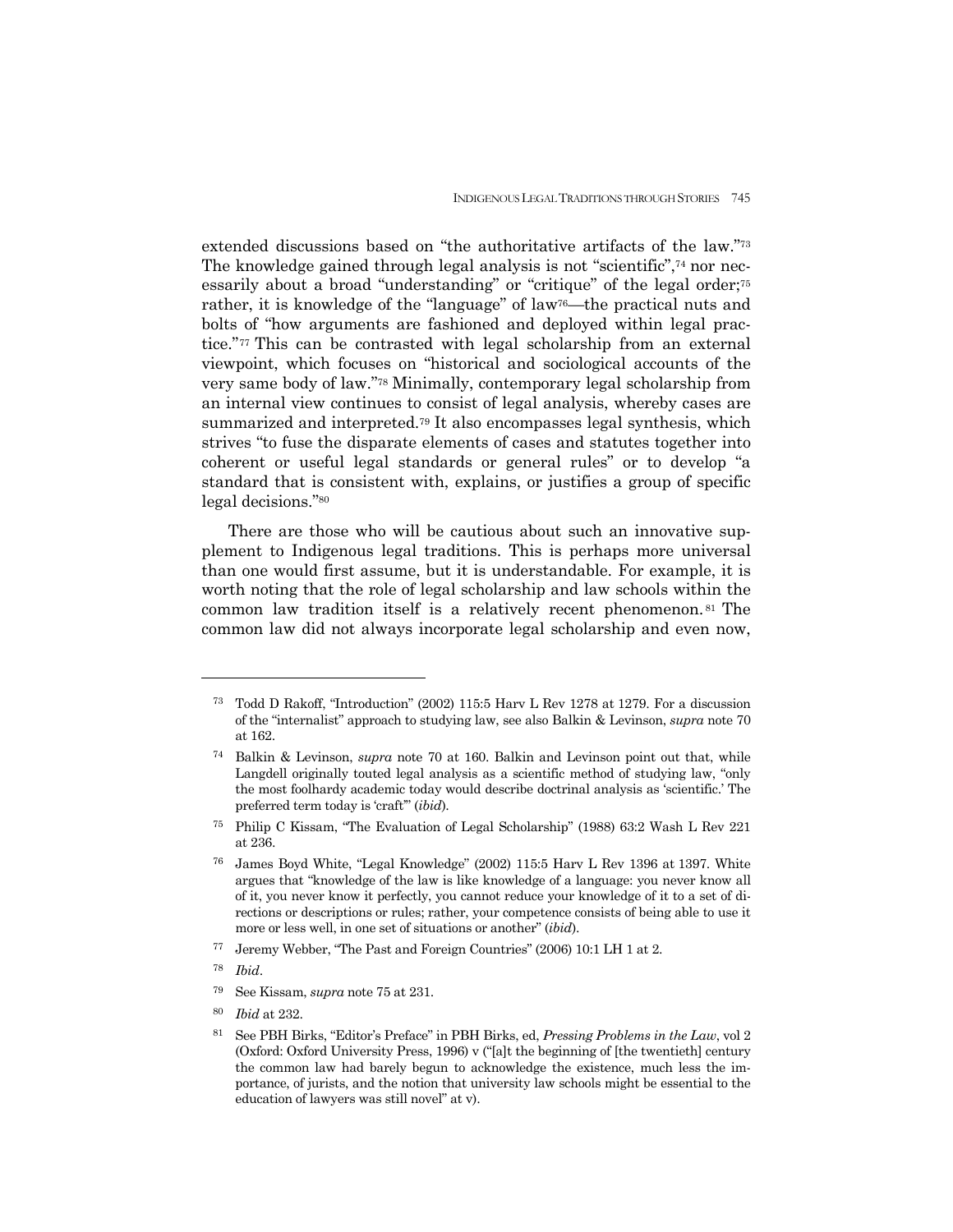common law scholarship is not always accepted or used in practice.82 Nevertheless, it is now generally recognized that legal scholarship from an internal viewpoint holds obvious benefits to practitioners and to a legal tradition as a whole. "Traditional legal research and scholarship" within the common law tradition "criticizes, explains, corrects and directs legal doctrine."83 At minimum, it can be used to resolve "doctrinal issues", such as inconsistent or conflicting decisions of different courts, and to produce teaching materials for law students.84

 We contend that using tools such as legal analysis and synthesis to engage with Indigenous legal traditions may likewise allow legal scholars to summarize and interpret decisions, articulate coherent legal principles and standards, reconcile seemingly disparate decisions, and develop teaching tools within these traditions. Developing legal resources and teaching tools is an essential part of effectively implementing the TRC's calls to action within government, law societies, and law schools. It is necessary to teach Indigenous laws in law schools, whether in courses or as part of a law degree, such as the proposed joint JD and Indigenous law degree program at the University of Victoria. Legal analysis and synthesis are tremendously useful to law students and legal practitioners alike, because they clarify and explain legal themes while identifying internal tensions. It does not make the law, but it provides a useful starting point for the inevitable research required to adequately address any legal issue. We believe it can be similarly useful for learning and teaching Indigenous laws in these settings, as well as in communities. For both of us, a happy result of our research employing this method with Indigenous legal traditions was that our questions—to elders and within communities—have become much more focused and relevant than before. When using written materials, we find that we are better able to distinguish between accounts that likely demonstrate principled exceptions to a general rule, and incongruities that are more likely due to gaps in an outsider account.

 As mentioned above, Indigenous groups also express a need for robust and transparent methods for engaging with Indigenous laws. From a

<sup>82</sup> Obviously, Indigenous legal traditions continue to be practised without the benefits of legal scholarship. However, concerning the common law tradition, Birks points out the role of legal scholars in

shaping the raw case law was destined to remain largely unrecognized for the best part a century after it might first have been observed. Even now neither the image of the common law nor formal accounts of its operation have fully adjusted to the necessity of law schools and the law-making and lawshaping role of the juristic literature which flows from them (*ibid*).

<sup>83</sup> *Ibid* at ix.

<sup>84</sup> Kissam, *supra* note 75 at 234, 236.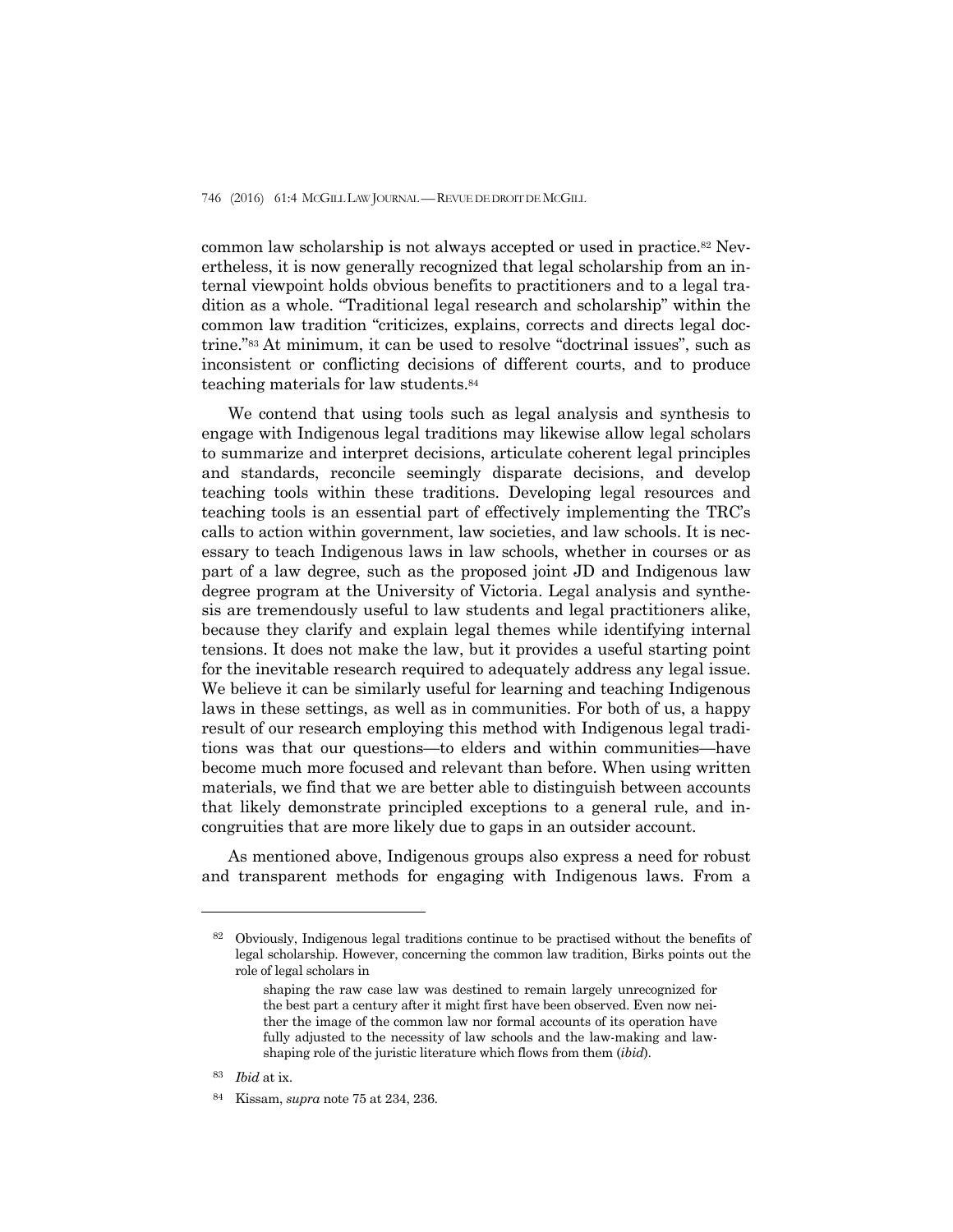community perspective, this approach, while a bit awkward and artificial, is a way to depersonalize issues. The form of analysis encourages us to hold the issues and facts outside ourselves and discuss them within a larger legal framework. It enables us to access existing stories and other resources as legitimate ways to productively discuss, debate, and resolve real problems. Given the state of lateral violence and intractable conflict in many of our communities, a new approach that offers a principled and productive way forward through the many conflicts within which we are embroiled may be very helpful. It may provide tools to reinvigorate respectful deliberation. Arguably, it also builds expertise central to developing and implementing self-governance initiatives. Importantly, developing new teaching tools also reaches out to our youth, and invites them back into conversation within their own legal traditions. The accessibility of these tools may be especially relevant to youth who, for any number of reasons, have grown up outside of their communities.

 Indeed, Louis Bird and the elders whom we interviewed are demonstrating exactly this level of intellectual engagement when they demand that the listener think about what is happening in a story. The listener has to consider what is going on, what the issues and questions are, what the responses and resolutions are, and who does what. This moves the listener away from his or her own personal reactions to the story so that he or she can think through and with the story outside of himself or herself. The movement from individual reactions to a story to a collaborative conversation with the story becomes a collective public reasoning process.

 Another reason for moving forward with a more robust legal scholarship within Indigenous legal traditions is that it can play a vital role in reasoning "through the questions, contradictions, and conflicts" that arise from the substantive practice of law on the ground, and, by doing so, actually contribute to the law's legitimacy and authority.85 Peter Birks argues that legal scholarship is increasingly important within the common law tradition, not only because of convenience, but also because a basis in legal scholarship may be necessary for any legal tradition to have authority and legitimacy within contemporary societies.86 He points out that

> the authority of the law has in modern times been more deeply challenged by changes in the structure of society itself. A democracy the members of which are well-educated, ambitious and articulate will not take the authority of the law for granted. Authority has now to

<sup>85</sup> Napoleon, *Ayook*, *supra* note 28 at 311–12.

<sup>86</sup> Birks, *supra* note 81 at vii.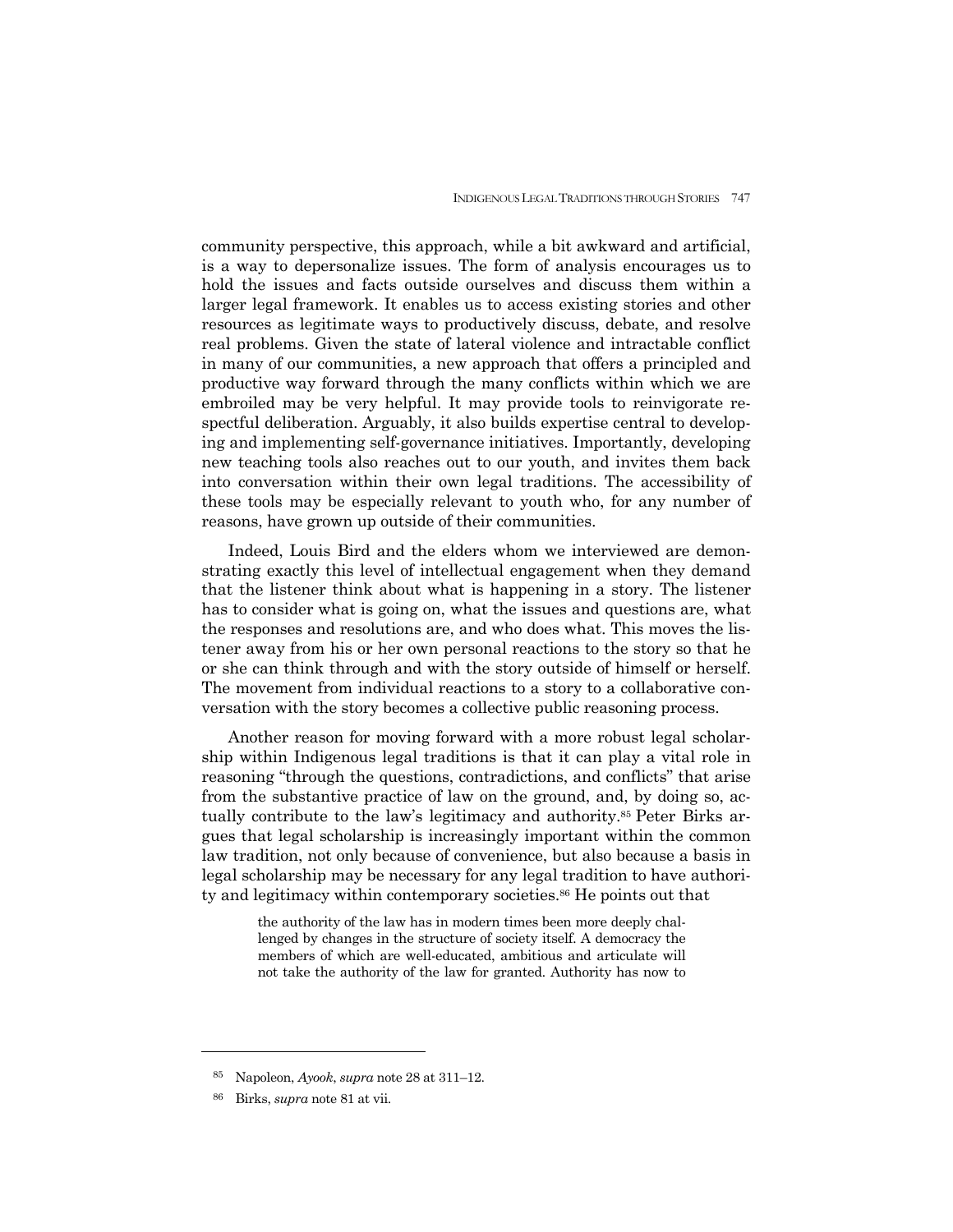be earned as legitimacy, and legitimacy must be grounded in reason.87

 Indigenous people, overcoming immense oppressions, are increasingly well-educated (i.e., formally), ambitious, and outspoken. It is reasonable to expect that the legitimate authority of Indigenous legal traditions, as much as the legitimate authority of common law and civil law traditions, must also be earned and thus must be clearly grounded in reason. Legal analysis and synthesis is one approach to make legal reasoning conscious and explicit. Such an approach will support the legitimacy of Indigenous laws within Indigenous communities.

 Finally, we believe that applying the tools of legal analysis and synthesis to Indigenous stories and oral histories has the potential to increase the accessibility and intelligibility of Indigenous laws. Borrows has described how both these issues are often pointed out as barriers or challenges to the greater recognition of Indigenous legal traditions within Canada.88 If these issues are not adequately addressed, they may likewise prove a practical barrier to implementing the TRC's calls to action of recognizing and using Indigenous laws,89 despite good intentions. Recovering and revitalizing Indigenous legal traditions is fundamentally about reclaiming and rebuilding practices of Indigenous citizenry, collective deliberation, and public reasoning processes. If these practices and processes are going to be viewed as effective and legitimate, within and beyond Indigenous communities, Indigenous legal traditions must be tough and resilient and capable of challenge—so much so that they can critically and vigorously interact in a more symmetrical way with other legal traditions, including the common law and civil law in Canada. Active work toward greater accessibility and intelligibility of Indigenous laws is essential, and using legal analysis to synthesize legal principles from stories is one way to do this. The strength of this method is that it provides a transparent, transferable, and shared framework for accessing and understanding Indigenous laws within and across Indigenous and non-Indigenous communities.

<sup>87</sup> *Ibid*.

<sup>88</sup> See Borrows, *Indigenous Constitution*, *supra* note 57 at 137–49. Of course, there are people who may argue that the attempt to make Indigenous laws more intelligible or accessible is not worthwhile or even wise; however, we proceed on the assumption that there is value in this endeavour. That being said, Borrows himself advises caution in enhancing the accessibility of Indigenous laws: "In making Indigenous tradition more accessible, close attention must be paid to the specific cultural contexts in which it operates, and solutions must be crafted which skillfully address those contexts. Accessibility must be extended in accordance with a respect for the intellectual property of each Indigenous legal tradition" (*ibid* at 149).

<sup>89</sup> See TRC, *Calls to Action*, *supra* note 8, nos 27, 28, 45, 50, 57, 86, 92.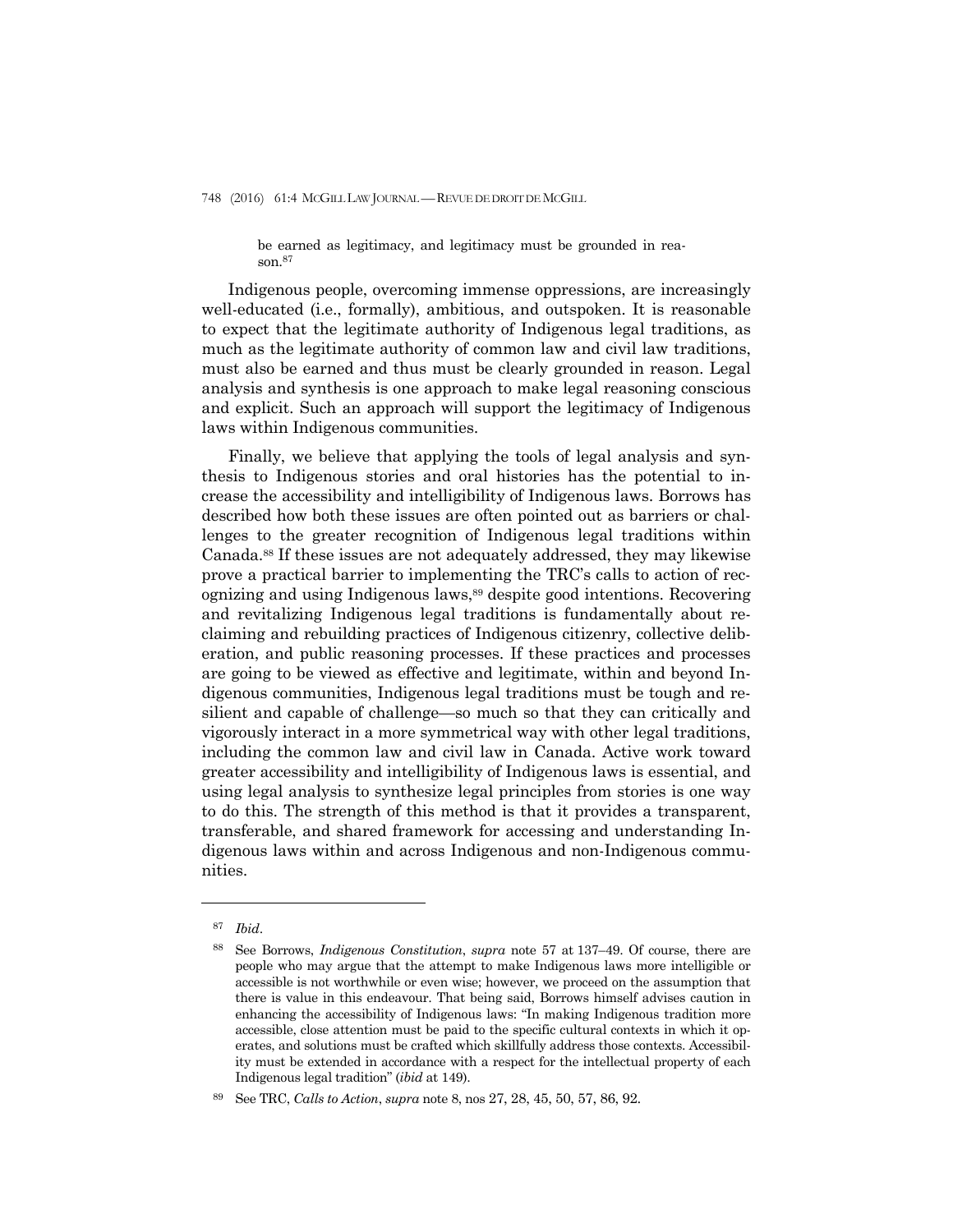# V. The Fort St. John Workshop: An Example of Respectfully Engaging with Indigenous Legal Traditions across Communities through Legal Analysis of Stories

 The best argument for this method's promise for creating a shared framework through which people can respectfully and productively engage with Indigenous legal traditions within and across communities is in our preliminary observations of seeing people do exactly that over the last several years. While we have mentioned several examples above, we want to describe some of the highlights from one specific conference. This conference, *An Exploratory Workshop: Thinking about and Practicing with Indigenous Legal Traditions*, was co-hosted by the Treaty 8 Tribal Association and the Indigenous Peoples Governance Research Group, and was held in Fort St. John in Treaty 8 territory over three days in 2011. Legal and other academics, community members, and professionals from across Canada attended the conference.90

We started the gathering with an activity that served as an analogy for the work with Cree and Dene stories—a bannock-making contest. Small groups were made up of community members and academics or professionals. Once people heard what the exercise was, academics were quite relieved to learn that there was at least one knowledgeable community member in each group! Some community members just showed up to watch and laugh. Each group received a bag of materials for making bannock, which had common essential ingredients (some type of flour, baking powder, and some type of liquid), but which varied even in these. For the flour, there was white flour, whole-wheat flour, and, for some poor unfortunate group, brown rice flour. For the liquid, there was water, milk, almond milk, and soy milk. The bags also contained various optional add-in ingredients, such as raisins, cranberries, chocolate chips, nuts, and rainbow sprinkles (no one used the chocolate chips or sprinkles). Groups had instructions to cook their bannock either in a frying pan or in the oven, or else over an open fire, and they were provided with implements to do so. Then the contest was on.

 We delighted in walking around the room, observing academics and professionals humbly watching and asking for help from community members of all ages. The community members took over immediately and authoritatively in almost every group, confident in their knowledge and capacity, despite the odd ingredients and new people involved. There was much laughter and teasing, which, as anyone who lives in or has spent time in almost any Indigenous community knows, created a warm and

<sup>90</sup> The participants included a Maori legal academic and Indigenous speakers from Peru and Mexico.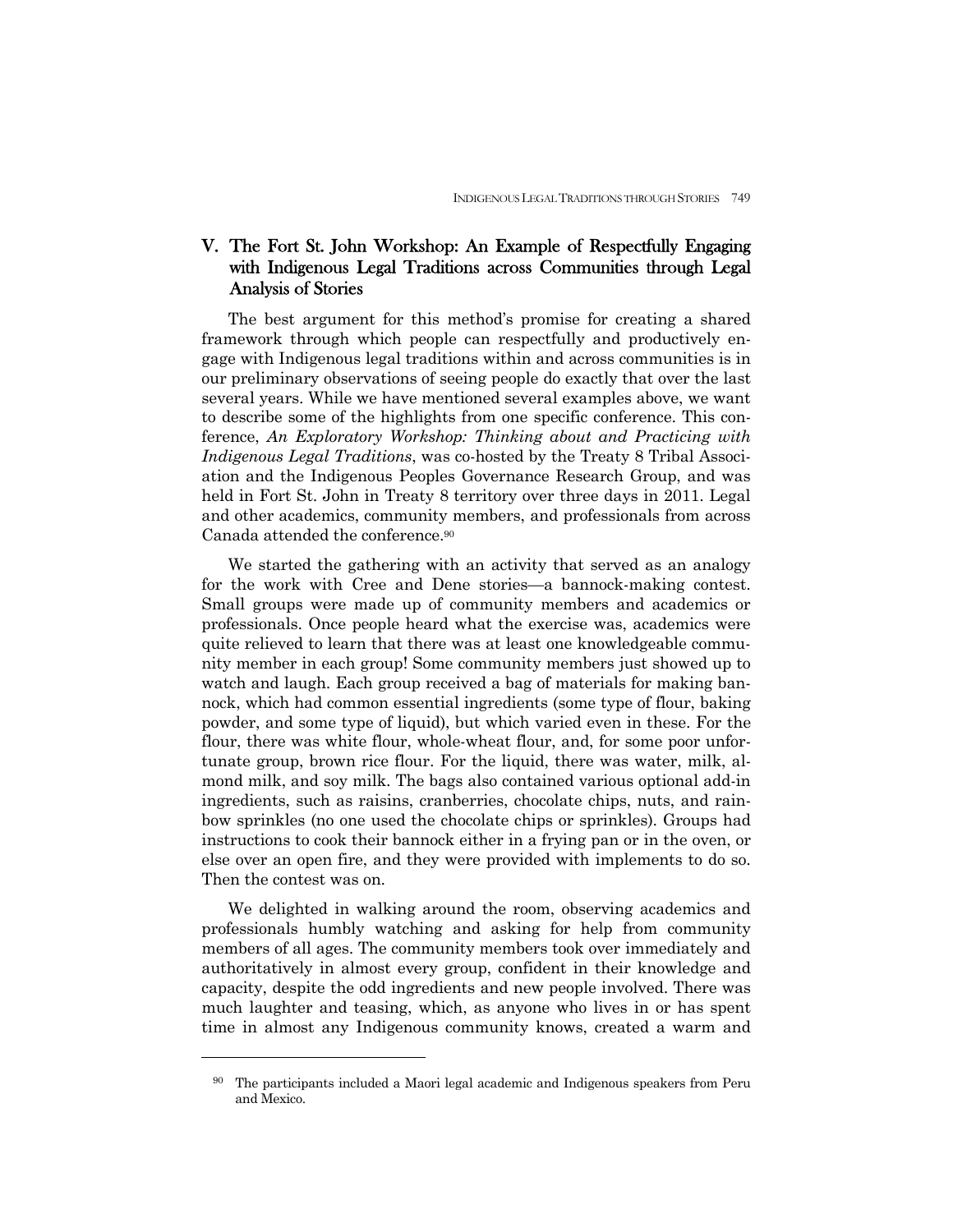comfortable atmosphere in a most traditional way. This activity shifted the typical power dynamics. Community members realized the importance of trusting what they did know, and academics and other professionals had to accept what they did not know. It drew community interest from people who might not have otherwise attended, and was, quite frankly, a fun and delicious (well—some, not so much) icebreaker. It set the tone for the work ahead. Everyone was asked to reflect on or dream about how the bannock-making activity was analogous, or the same, as working with law. The next morning found community, academic, and professional participants already chatting and laughing comfortably together.

 This active engagement and learning from each other continued throughout the workshop. Unlike a typical conference in which academics deliver papers while the audience sits and listens, in this workshop, academics, professionals, and Indigenous community members worked together in small groups to analyze ten Cree and ten Dene stories using the adapted legal analysis method with the help of a trained facilitator. These small groups then came together in two larger groups to collectively synthesize the principles identified through the legal analysis of the stories. Following this collective synthesis, the participants again divided into small groups and looked at the principles from the perspective of the women in the stories in order to promote consciousness of gender issues. Finally, using the synthesized legal principles and attending to gender and power dynamics, each group developed a new story that explained or applied the legal principles in terms of today's realities.91 A representative from each group told the new story to the larger group. This was not an easy process and, in many ways, the conversations in the small groups were microcosms of the larger, complex gender dynamics at play in Canada and elsewhere. Not surprisingly, participants' discussions about power, roles, gender, and change mirrored larger political dynamics.

 The substantive results of this collective work of analyzing and synthesizing the legal principles from the stories were, of course, nothing more than the smallest foray into the work needed to fully articulate Cree or Dene legal principles. Much more work would be needed to develop resources that could be used, argued, and applied in practice. However, even this small start revealed the richness, complexity, and clarity of Indigenous legal principles in one specific subject area. (In this case, we focused on the issue of resolving intergroup conflicts and the use of generosity and hospitality.) Importantly, almost everyone involved—Indigenous commu-

<sup>91</sup> For an extensive discussion of gender in Indigenous law, see generally Emily Snyder, Val Napoleon & John Borrows, "Gender and Violence: Drawing on Indigenous Legal Resources" (2015) 48:2 UBC L Rev 593.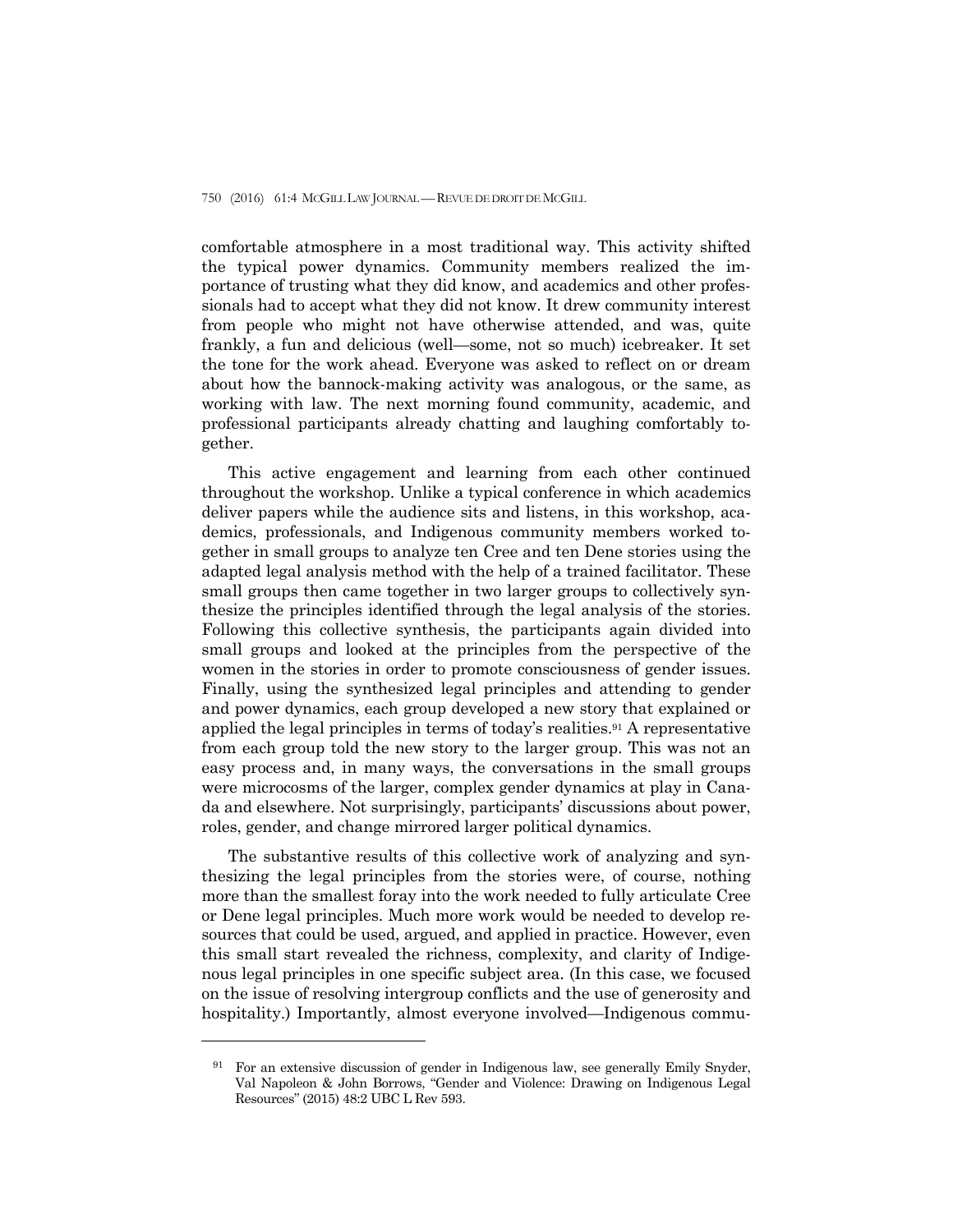nity members, academics, and professionals—found that working through the legal analysis method and seeing the tentative results of their efforts enabled them to see more clearly the legal principles illustrated within the stories, either for the first time, or in a fresh way.

 Each group did produce at least a rough start to a new story about a contemporary issue, even in the short time frame. In doing so, they were creatively and collectively practising the performance and re-creation of Cree or Dene law in a way that was both bounded and dynamic. The new stories were bounded, because they were based on the synthesis of legal principles from the stories; they were dynamic, because they were about contemporary issues and reflected the further, albeit brief, gendered analysis. Like the bannock from the first night, there were common core elements between the new stories, but also many forms and variations among them. This was due to the varied resources, interests, and background knowledge each of the members brought to their group, as well as the claims of authority and group dynamics at play.

 The feedback from the workshop was overwhelmingly positive, especially from the community participants. Discussing Indigenous laws through this shared framework created the space for all participants to engage with Cree and Dene legal principles in a curious, respectful, symmetrical, and collaborative way. Everyone had something familiar to work with, and everyone had something new to integrate and learn throughout the process, whether this was the use of stories or the use of legal analysis.

 At the end of the three days, after the drummers sang a song and everybody danced a short round dance, the Treaty 8 tribal chief and the Indigenous Peoples Governance  $(IPG)^{92}$  director stood up to thank the conference organizers. Specifically, the IPG director thanked us for the experience that had finally enabled him to engage substantively with Indigenous laws for the first time, and to understand their importance and complexity at a deeper level. The tribal chief thanked us for the experience that had reminded her and the community members present of the value of their stories, and reminded them to continue using them in their lives. For our part, we are deeply indebted to all the people who participated in this and other workshops for being so willing to learn and try out this method, for their openness, active engagement, and encouragement, as well as their insightful feedback.

 $92$  This portion of our research was supported in part by funding from the Social Sciences and Humanities Research Council (SSHRC) Major Collaborative Research Initiatives (MCRI) program, "Indigenous Peoples Governance".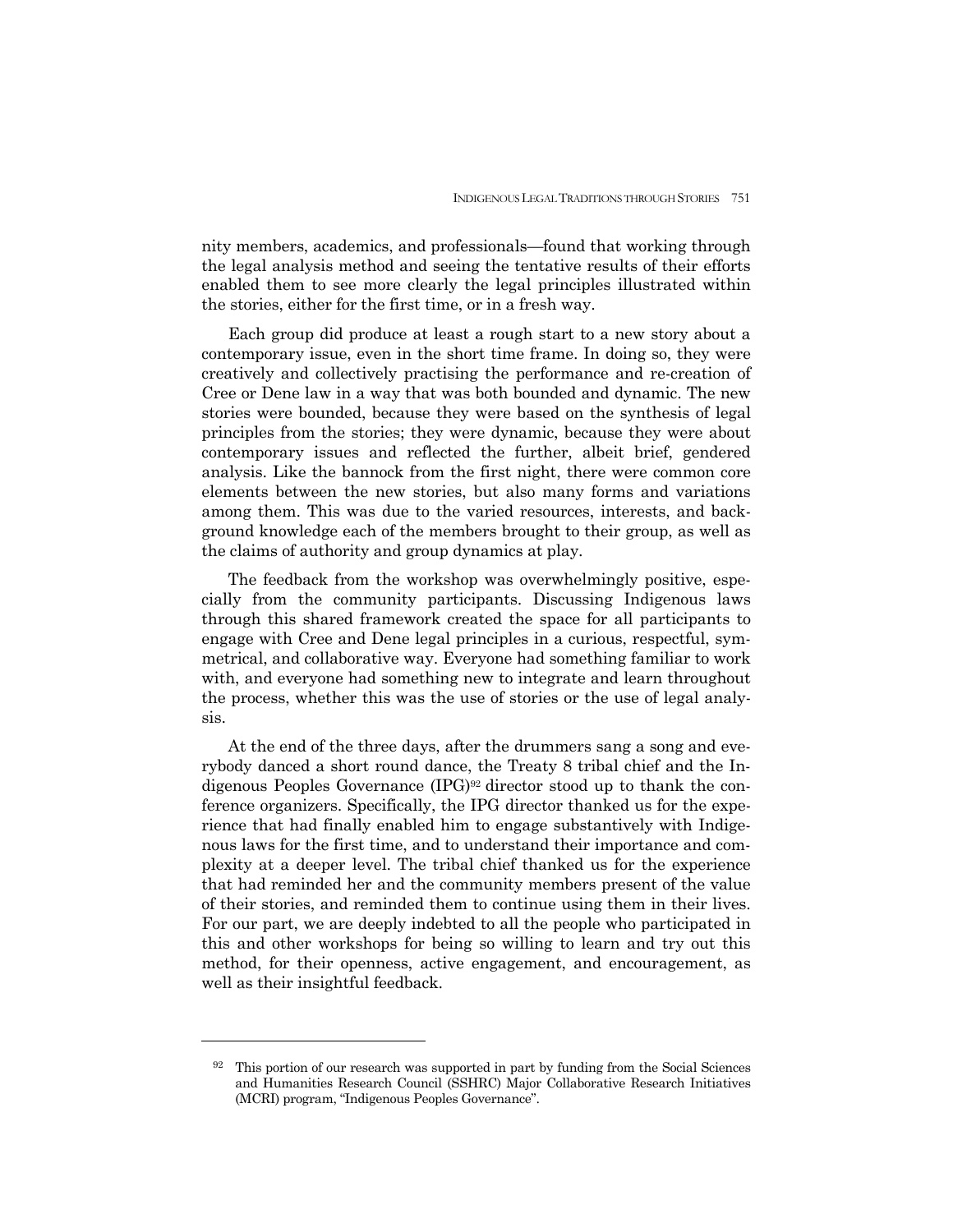## Conclusion: An Invitation to Full Engagement

So she told those people all about what she had done: how the people had fought, and also how she had stayed with the barren-land enemy. She told about how she had walked across the sea and that she had seen something which was like meat but wasn't meat. She told them everything about that. Then she also showed them the piece of it she had brought with her[.]93

 Applying adapted legal analysis to stories to synthesize legal principles is a promising shared framework for serious and sustained engagement with Indigenous legal traditions within and across communities. A pragmatic way forward is what is needed to implement the TRC's calls to action and realize the full potential of the momentum gathering around their greater recognition and public use in Canada today. This serious and sustained engagement will also contribute to the future health and vitality of Indigenous legal traditions and Indigenous societies. Law is a part of all self-governing societies. All law requires shared understandings and sustained effort to maintain its legality. This is hard work, plain and simple, and should not be taken for granted in any legal order:

> Ultimately, then, law is created, maintained or destroyed through day-to-day interactions in communities of legal practice. Legal obligation cannot be reduced to the existence of formal rules; it is made real in the continuing practice of communities that reason with and communicate through norms.94

 The application of legal analysis and synthesis to stories is as rigorous as the application of this method to cases in the common law tradition: in both contexts, we construct and interpret the facts to identify, communicate, and engage with the principles that these stories contain.95

<sup>93</sup> Mandeville, *supra* note 36 at 29.

<sup>94</sup> Brunnée & Toope, *supra* note 52 at 356–57.

<sup>95</sup> This method can and has been used successfully by legal scholars trained in the civil law tradition in Canada to engage with Indigenous laws. We delivered a workshop on this method to legal academics trained in the civil law tradition, academics from nonlegal disciplines, and Indigenous community members from Ontario and Quebec, as part of the SSHRC-funded "Legitimus Project". See Indigenous Law Research Unit, University of Victoria, "Methodology Workshop" (held at the University of Ottawa, 14– 15 December 2015) [unpublished]. Sébastien Grammond, who generously translated materials from English to French for our francophone audience at this workshop, points out that lawyers trained in the civil law tradition in Canada also learn case analysis because they must use it in constitutional, public law, and criminal law cases (Conversation with Sébastien Grammond, 15 December 2015).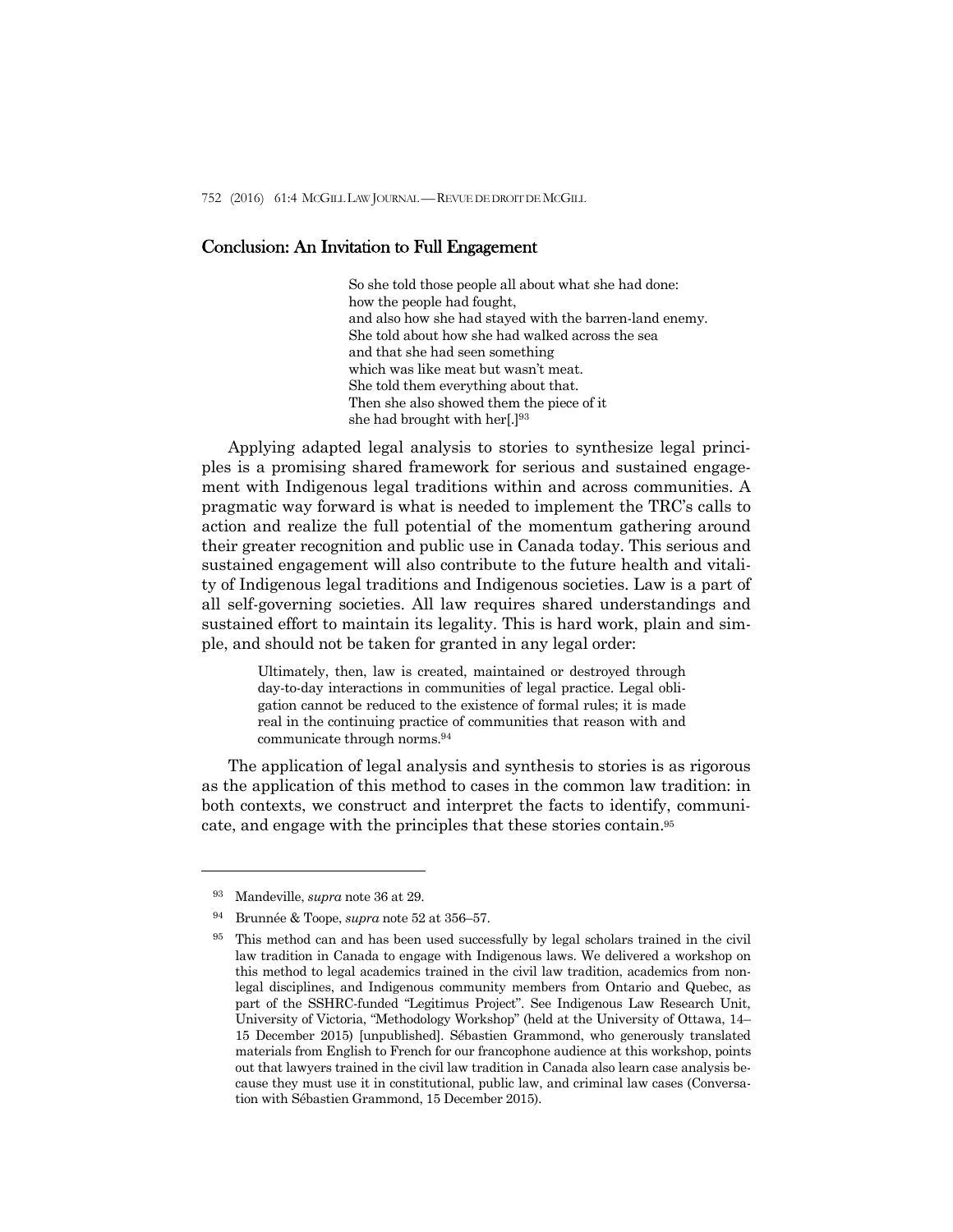Crucially, while we believe this method is a useful tool, it is not intended to *supplant* existing learning and teaching methods, but rather to *supplement* them. There are and need to be many methods for engaging with Indigenous legal traditions.<sup>96</sup> We have found that, in practice, this method can be complementary or serve as a bridge for Indigenous and non-Indigenous students to learn deeply through other methods.97 We are not calling for everyone to adopt our approach, but we are challenging scholars to engage fully with Indigenous laws, to be transparent about their methods, and to be rigorous and critical in their own work.98 We acknowledge that our approach raises many critical questions. These need to be embraced and taken on as an integral part of the work. After all, such questions are a vital part of robust and respectful engagement with Indigenous legal traditions. For example, we need to acknowledge and to address directly the fact that Indigenous laws are influenced by the power dynamics and politics around them (just as Canadian laws are). We need to be open and reflective about our own backgrounds, interests, and influences as we approach this work. We need to be mindful of the questions

<sup>96</sup> See e.g. *Justice Within*, *supra* note 23, which explained that Indigenous law can be found in dreams, dances, art, the land and nature, and in how people live their lives. Indigenous laws may be interpreted from words or phrases in Indigenous languages (see e.g. Matthew LM Fletcher, "Rethinking Customary Law in Tribal Court Jurisprudence" (2007) 13:1 Michigan J Race & L 57 at 94–95). Some people learn Indigenous laws deeply from nature and land (see e.g. Borrows, *Indigenous Constitution*, *supra* note 57 at 29–32; Tracey Lindberg, *Critical Indigenous Legal Theory* (LLD Thesis, University of Ottawa Faculty of Law, 2007) at 44–51; CF Black, *The Land is the Source of the Law: A Dialogic Encounter with Indigenous Jurisprudence* (London: Routledge, 2011)). Laws can also be identified in the ways people regulate and manage activities and resources (see e.g. Brenda Parlee, Fikret Berkes & Teetl'it Gwich'in, "Health of the Land, Health of the People: A Case Study on Gwich'in Berry Harvesting in Northern Canada" (2005) 2:2 EcoHealth 127 at 131–34).

<sup>&</sup>lt;sup>97</sup> See our discussion of researchers' engagement with this method and others in a national research project in Friedland & Napoleon, "Gathering the Threads", *supra* note 25 at 26, where we note: "[T]hrough the interview transcripts and verbal reports from students about their time spent in the communities for the AJR Project, we were pleased, but not surprised, to hear of how much learning occurred through language, through guided observations and explanations of nature and the land, and through teasing, drumming, and other activities." See also the Aseniwuche Winewak Nation Youth Council's TRC Education Day presentation about their engagement with Cree laws related to reconciliation through stories, songs, language, art, and actions in Hadley Friedland & Lindsay Borrows, "Creating New Stories Through Indigenous Law: Indigenous Legal Principles on Reconciliation" (April 2014), online: <keegitah.wordpress. com>.

Some of the weaknesses that have undermined human rights in non-state justice initiatives throughout the world include the "lack [of] a sound research base and ... poor scholarship resulting in inconsistent, incoherent or unrealistic policies" (International Council on Human Rights Policy, *When Legal Worlds Overlap: Human Rights, State and Non-State Law* (Vernier, Switzerland: ATAR Roto Press, 2009) at ix).